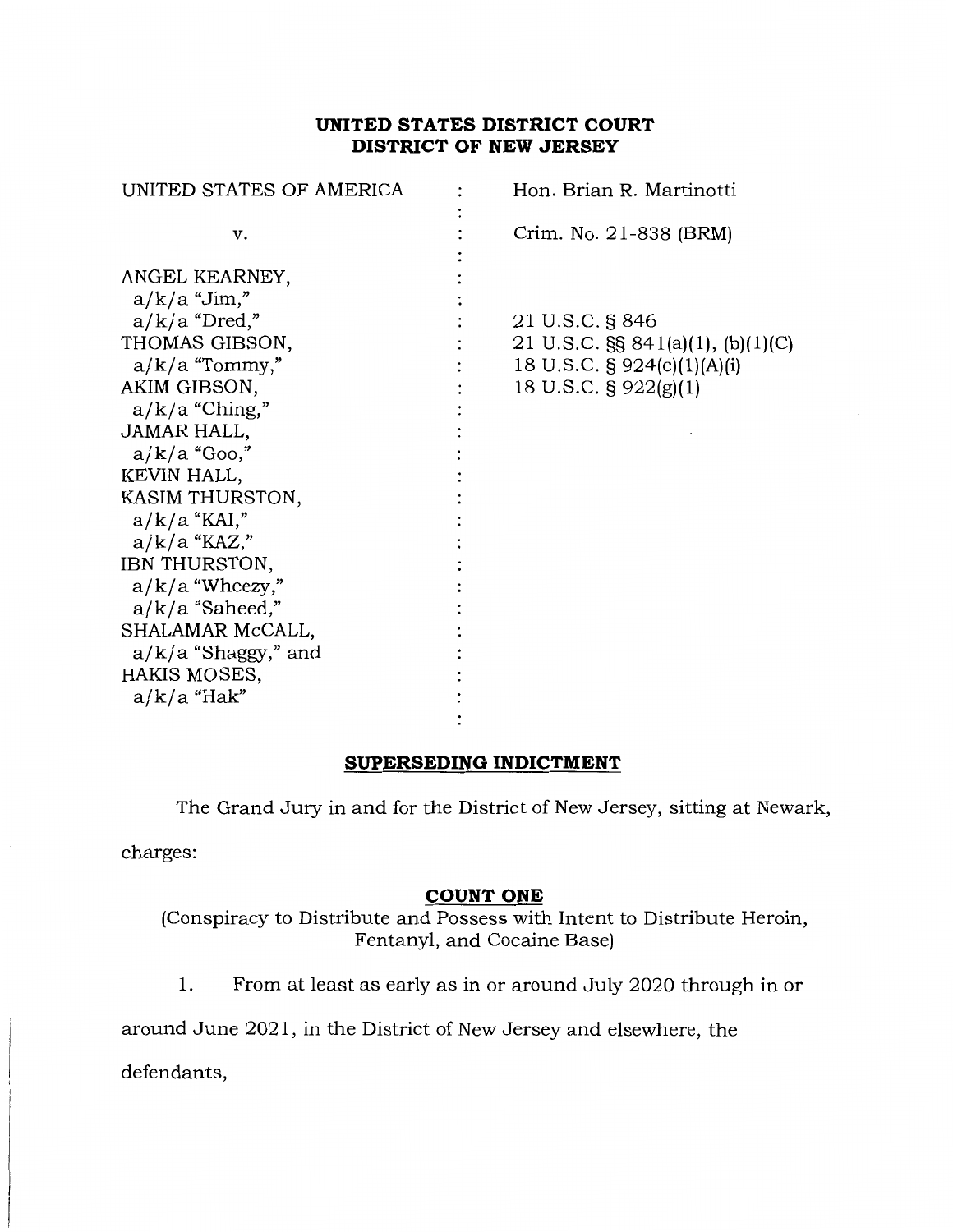**ANGEL KEARNEY, a/k/a "Jim," a/k/a "Dred," THOMAS GIBSON, a/k/a "Tommy," AKIM GIBSON, a/k/ a "Ching," JAMAR HALL, a/k/a "Goo" KEVIN HALL, KASIM THURSTON, a/k/a "KAI," a/k/a "KAZ," IBN THURSTON, a/ k/ a "Wheezy," a/k/a "Saheed," SHALAMAR McCALL, a/ k/ a "Shaggy," and HAKIS MOSES, a/k/a "Hak,"** 

did knowingly and intentionally conspire and agree with one another and with others to distribute and to possess with intent to distribute one kilogram or more of a mixture and substance containing a detectable amount of heroin, a Schedule I controlled substance, 400 grams or more of a mixture and substance containing a detectable amount of fentanyl, a Schedule II controlled substance, and 280 grams or more of a mixture and substance containing a detectable amount of cocaine base, a Schedule II controlled substance, contrary to Title 21, United States Code, Sections  $841(a)(1)$  and  $(b)(1)(A)$ .

#### **MANNER AND MEANS**

2. It was part of the conspiracy that Angel Kearney, Thomas Gibson, Akim Gibson, Jamar Hall, Kevin Hall, Kasim Thurston, Ibn Thurston, Shalamar McCall, and Hakis Moses ("the Fairmount co-conspirators") obtained heroin, fentanyl, and cocaine base ("crack cocaine") from various sources.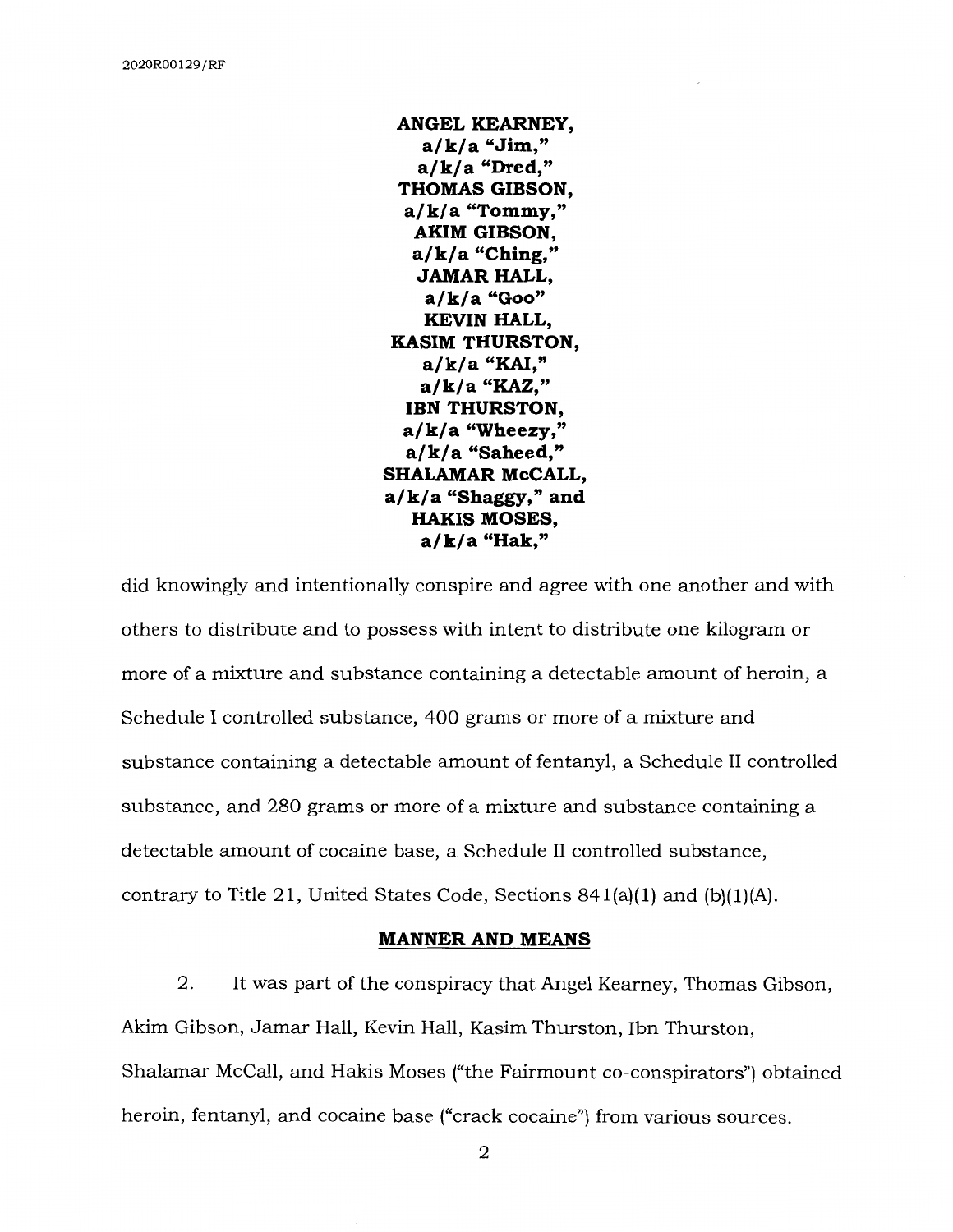3. It was further a part of the conspiracy that the Fairmount coconspirators would store heroin, fentanyl, and crack cocaine inside apartments located at a residential building on Fairmount Avenue (the "Fairmount Avenue Residential Building'').

4. It was further a part of the conspiracy that the Fairmount coconspirators would distribute heroin, fentanyl, and crack cocaine in and around the Fairmount Avenue Residential Building.

5. It was further a part of the conspiracy that the Fairmount coconspirators would work different "shifts" during which they would distribute heroin, fentanyl, and crack cocaine in and around the Fairmount Avenue Residential Building.

6. It was further a part of the conspiracy that the Fairmount coconspirators possessed, stored, and used firearms and ammunition to protect the distribution of heroin, fentanyl, and crack cocaine in and around the Fairmount Avenue Residential Building.

7. It was further a part of the conspiracy that the Fairmount coconspirators communicated using telephones to discuss drug distribution and other business related to the distribution of heroin, fentanyl, and crack cocaine in and around the Fairmount Avenue Residential Building.

In violation of Title 21, United States Code, Section 846.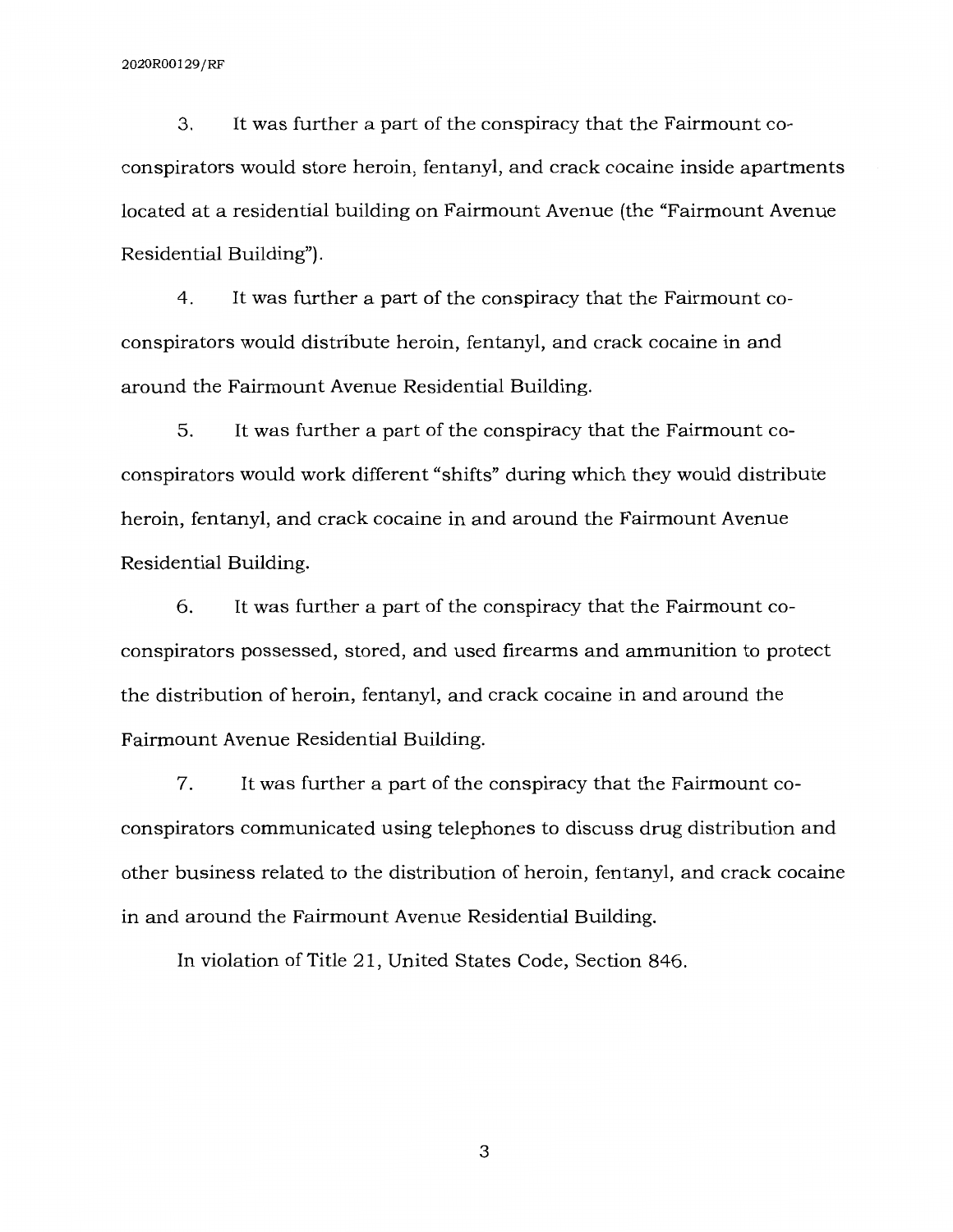#### **COUNT TWO**

(Distribution and Possession with Intent to Distribute Heroin and Fentanyl)

On or about July 21, 2020, in the District of New Jersey and elsewhere, the defendant,

# **HAKIS MOSES, a/k/a "Hak,"**

did knowingly and intentionally distribute and possess with intent to distribute a mixture and substance containing a detectable amount of heroin, a Schedule I controlled substance, and fentanyl, a Schedule II controlled substance.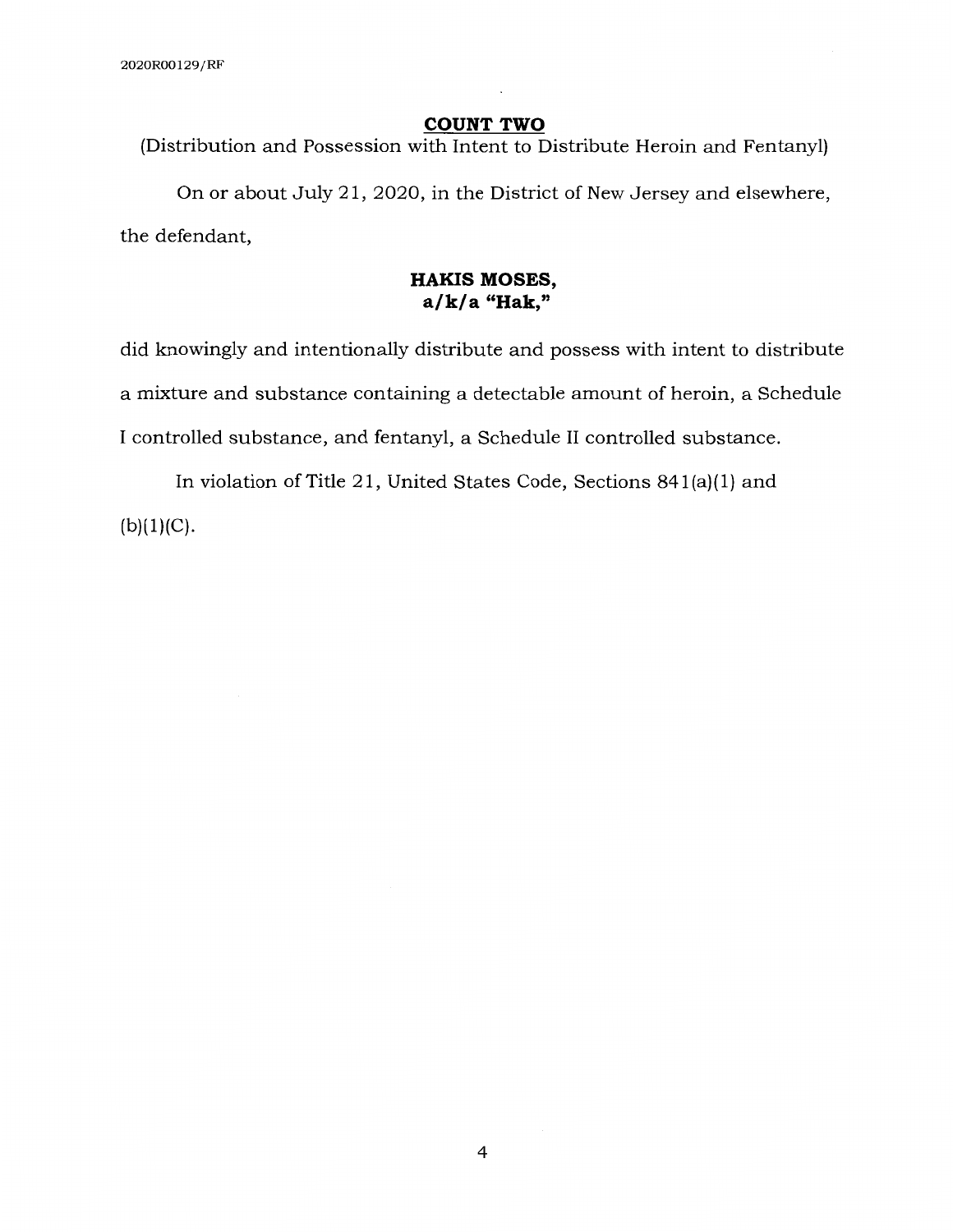#### **COUNT THREE**

(Distribution and Possession with Intent to Distribute Heroin, Fentanyl, and Cocaine Base)

On or about October 8, 2020, in the District of New Jersey and elsewhere, the defendant,

### **KEVIN HALL,**

did knowingly and intentionally distribute and possess with intent to distribute a mixture and substance containing a detectable amount of heroin, a Schedule I controlled substance, and fentanyl, a Schedule II controlled substance, and a mixture and substance containing a detectable amount of cocaine base, a Schedule II controlled substance.

In violation of Title 21, United States Code, Sections 841(a)(l) and  $(b)(1)(C).$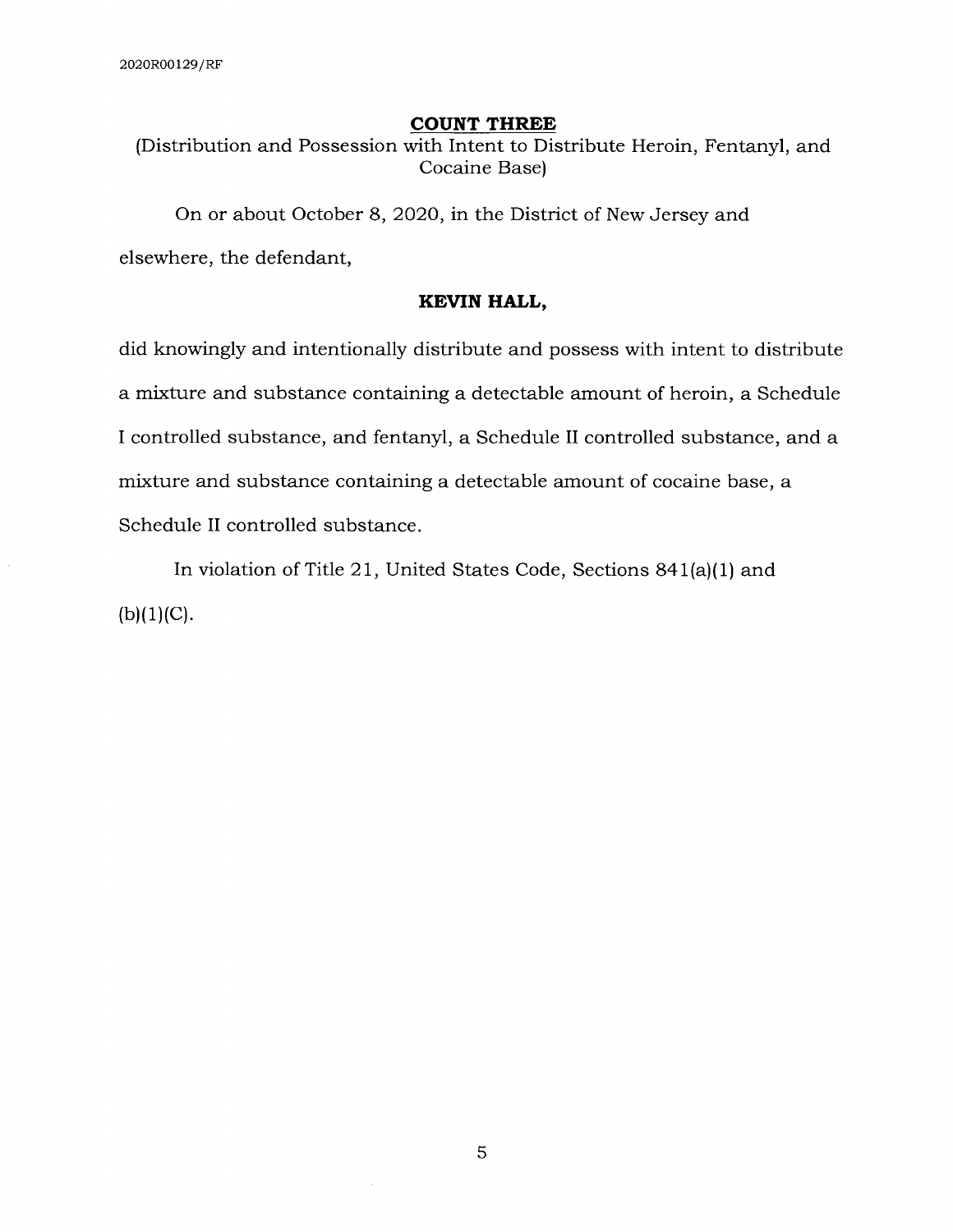### **COUNT FOUR**

(Distribution and Possession with Intent to Distribute Heroin and Fentanyl)

On or about October 28, 2020, in the District of New Jersey and elsewhere, the defendant,

### **HAKIS MOSES, a/k/a "Hak,"**

did knowingly and intentionally distribute and possess with intent to distribute a mixture and substance containing a detectable amount of heroin, a Schedule I controlled substance, and fentanyl, a Schedule II controlled substance.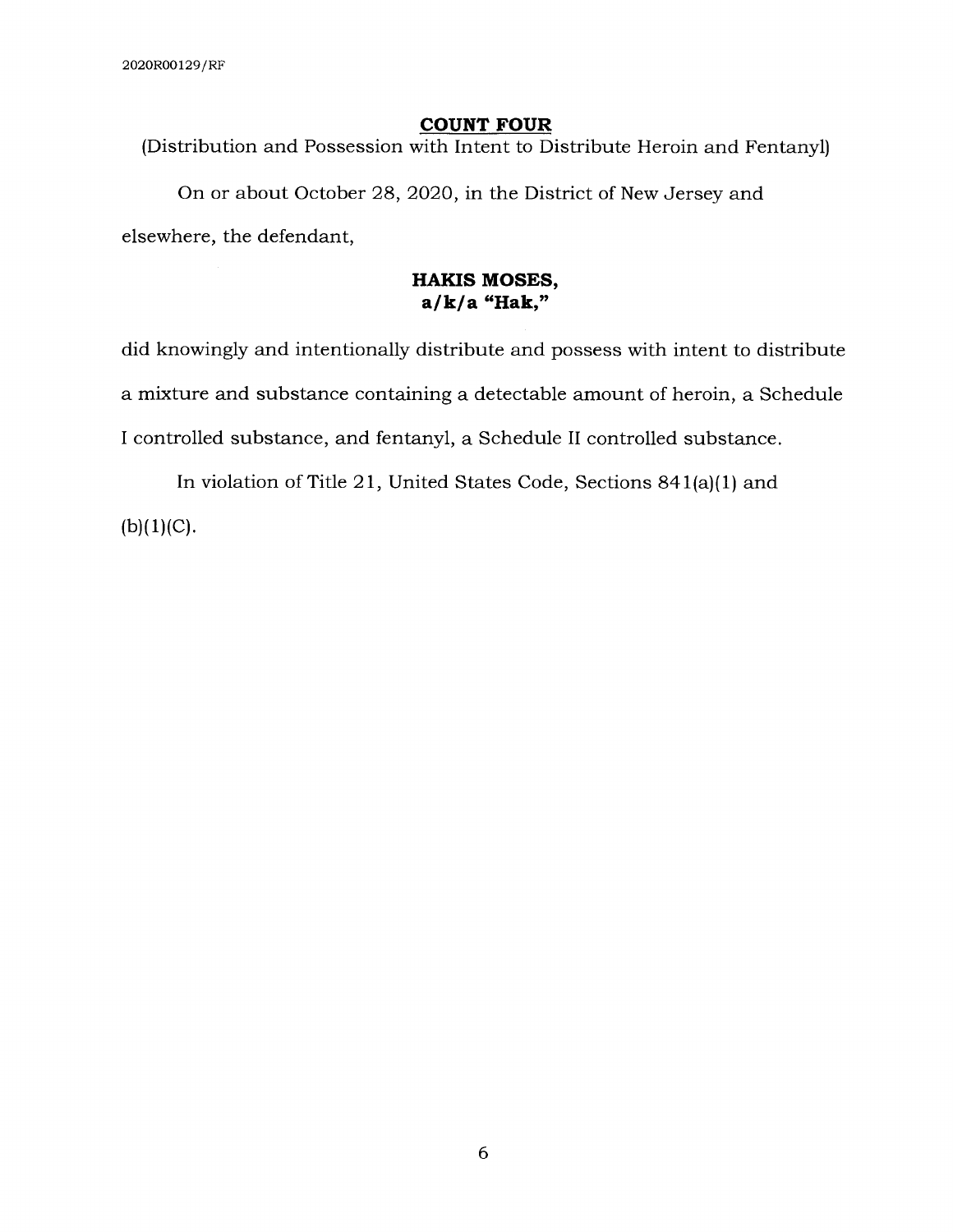#### **COUNT FIVE**

(Distribution and Possession with Intent to Distribute Heroin, Fentanyl, and Cocaine Base)

On or about November 9, 2020, in the District of New Jersey and elsewhere, the defendant,

# **HAKIS MOSES, a/k/a "Hak,"**

did knowingly and intentionally distribute and possess with intent to distribute a mixture and substance containing a detectable amount of heroin, a Schedule I controlled substance, and fentanyl, a Schedule II controlled substance, and a mixture and substance containing a detectable amount of cocaine base, a Schedule II controlled substance.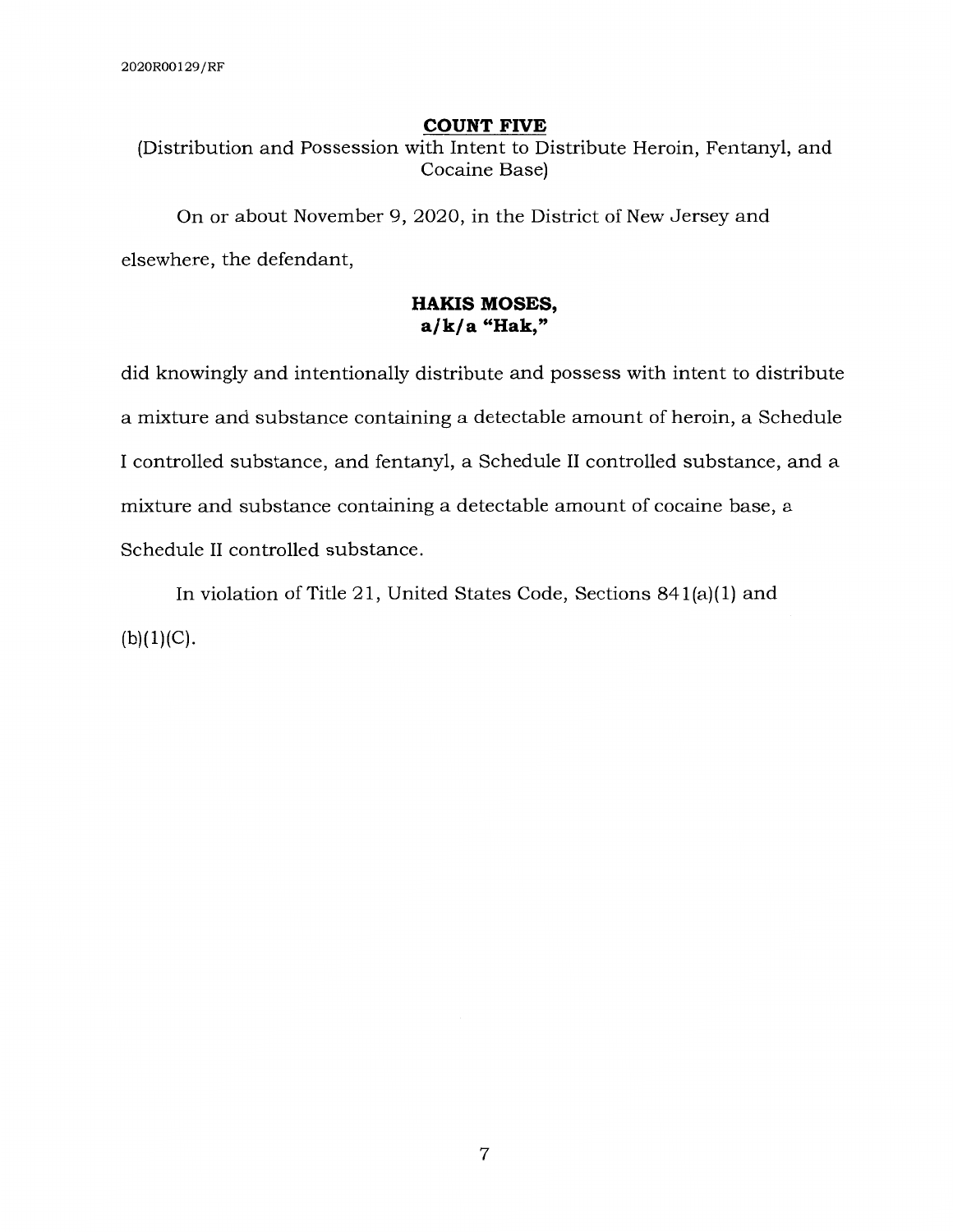#### **COUNT SIX**

(Distribution and Possession with Intent to Distribute Heroin and Fentanyl)

On or about December 1, 2020, in the District of New Jersey and elsewhere, the defendant,

## **THOMAS GIBSON, a/k/a "Tommy,"**

did knowingly and intentionally distribute and possess with intent to distribute a mixture and substance containing a detectable amount of heroin, a Schedule I controlled substance, and fentanyl, a Schedule II controlled substance.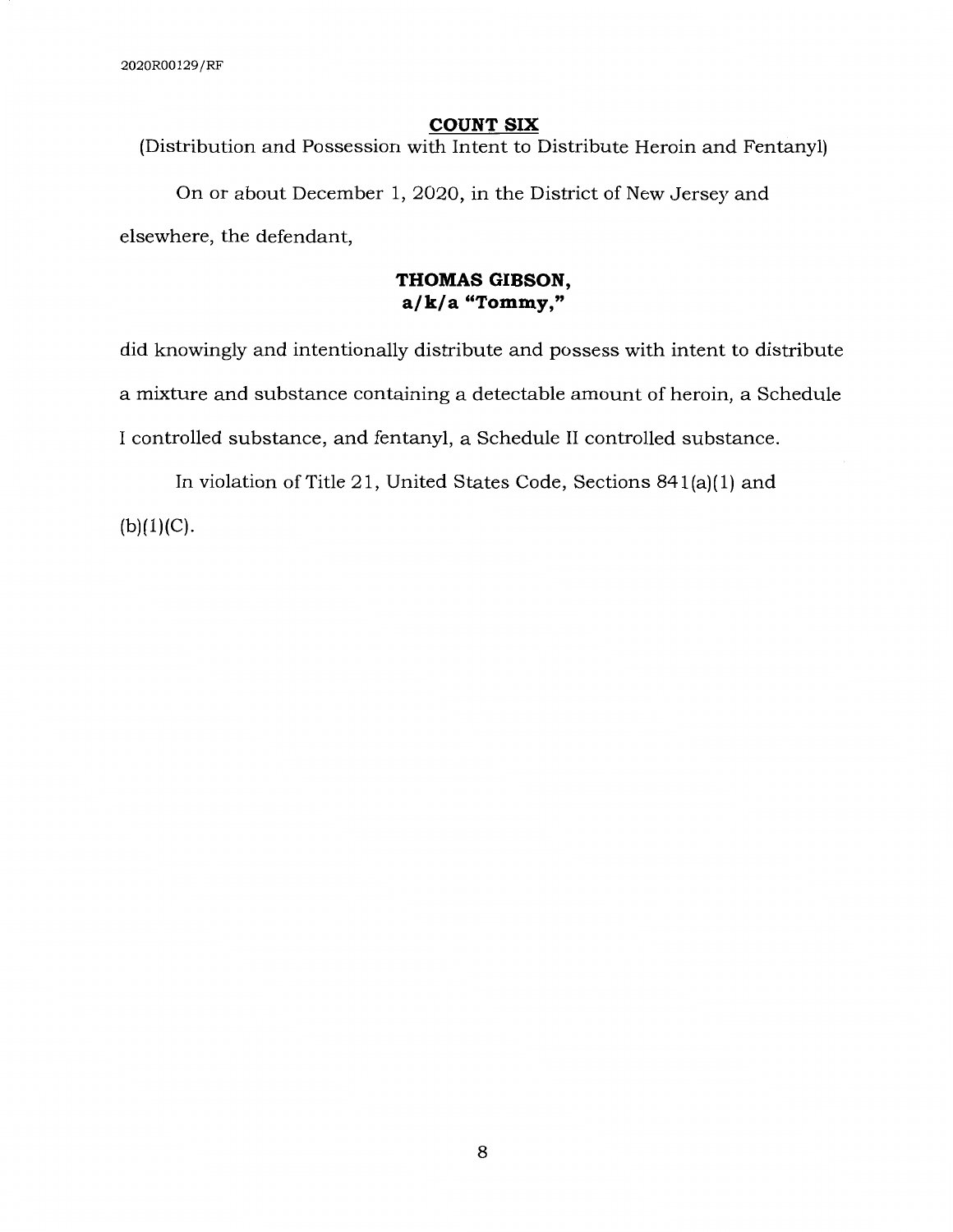#### **COUNT SEVEN**

(Distribution and Possession with Intent to Distribute Heroin and Fentanyl)

On or about December 8, 2020, in the District of New Jersey and elsewhere, the defendant,

# **IBN THURSTON, a/ k/ a "Wheezy," a/k/a "Saheed,"**

did knowingly and intentionally distribute and possess with intent to distribute a mixture and substance containing a detectable amount of heroin, a Schedule I controlled substance, and fentanyl, a Schedule II controlled substance.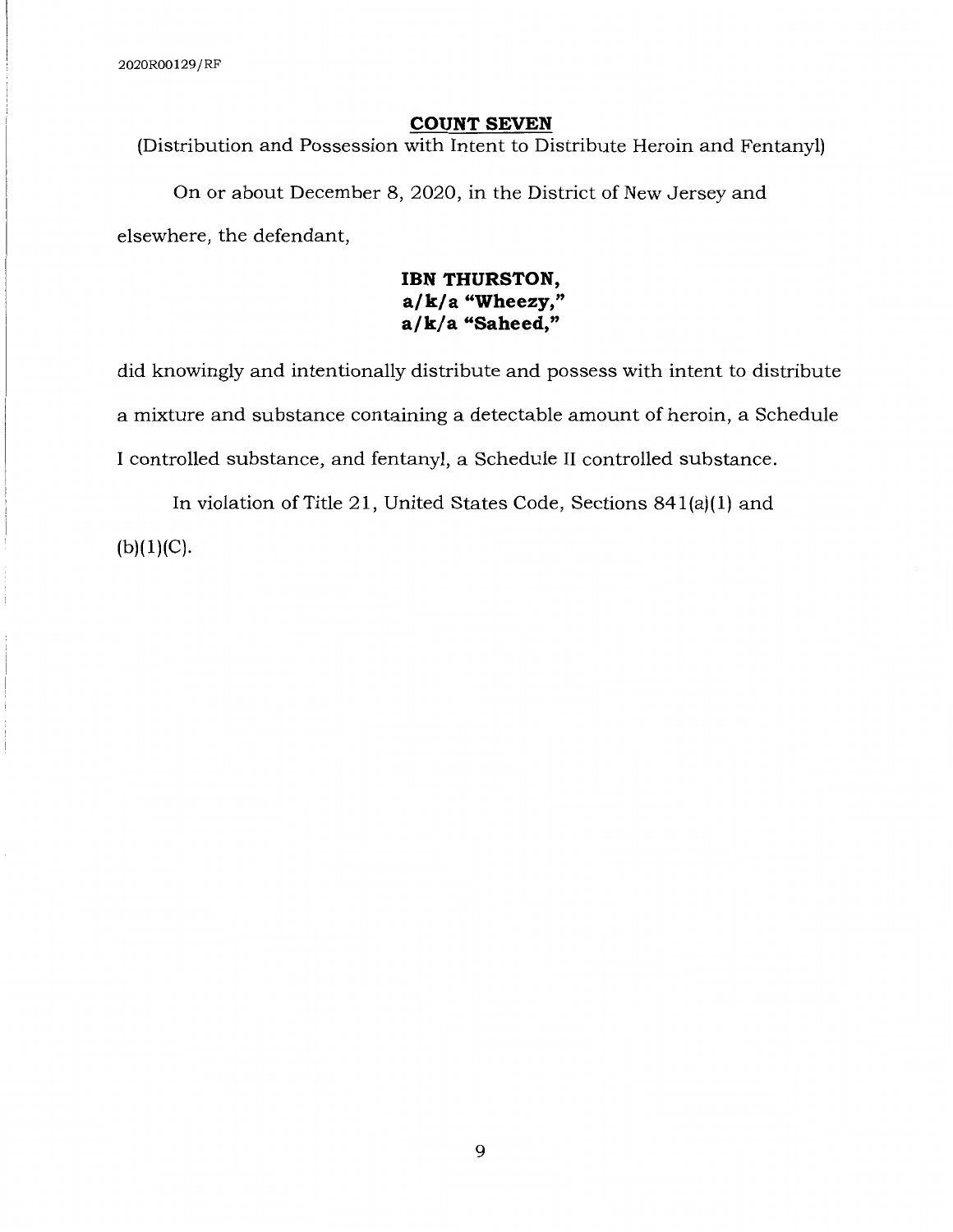#### **COUNT EIGHT**

(Distribution and Possession with Intent to Distribute Heroin, Fentanyl, and Cocaine Base)

On or about December 8, 2020, in the District of New Jersey and elsewhere, the defendant,

### **KEVIN HALL,**

did knowingly and intentionally distribute and possess with intent to distribute a mixture and substance containing a detectable amount of heroin, a Schedule I controlled substance, and fentanyl, a Schedule II controlled substance, and a mixture and substance containing a detectable amount of cocaine base, a Schedule II controlled substance.

In violation of Title 21, United States Code, Sections 841(a)(l) and  $(b)(1)(C)$ .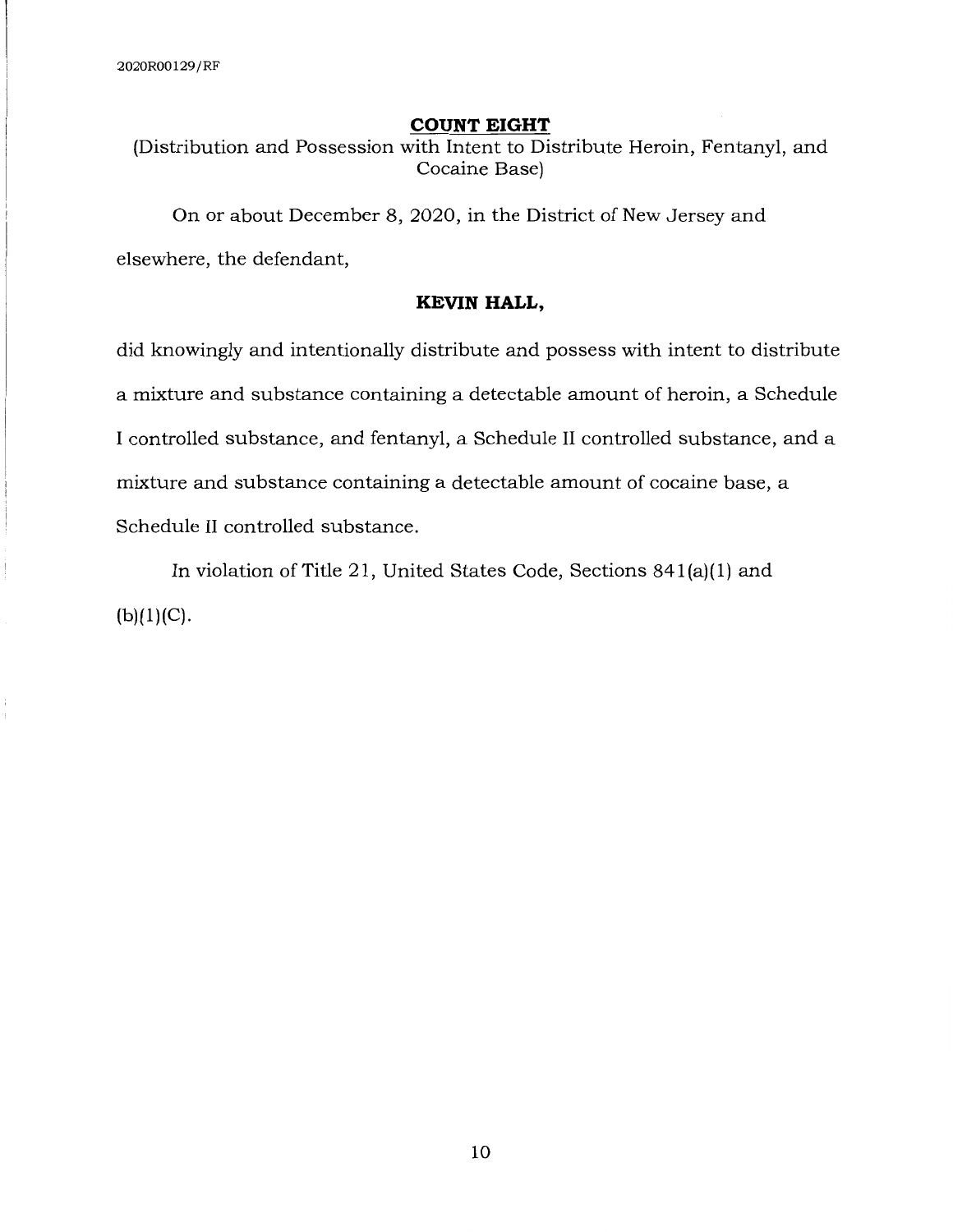#### **COUNT NINE**

(Distribution and Possession with Intent to Distribute Heroin, Fentanyl, and Cocaine Base)

On or about January 7, 2021, in the District of New Jersey and elsewhere, the defendant,

# **SHALAMAR MCCALL, a/k/a "Shaggy,"**

did knowingly and intentionally distribute and possess with intent to distribute a mixture and substance containing a detectable amount of heroin, a Schedule I controlled substance, and fentanyl, a Schedule II controlled substance, and a mixture and substance containing a detectable amount of cocaine base, a Schedule II controlled substance.

In violation of Title 21, United States Code, Sections 841(a)(l) and  $(b)(1)(C)$ .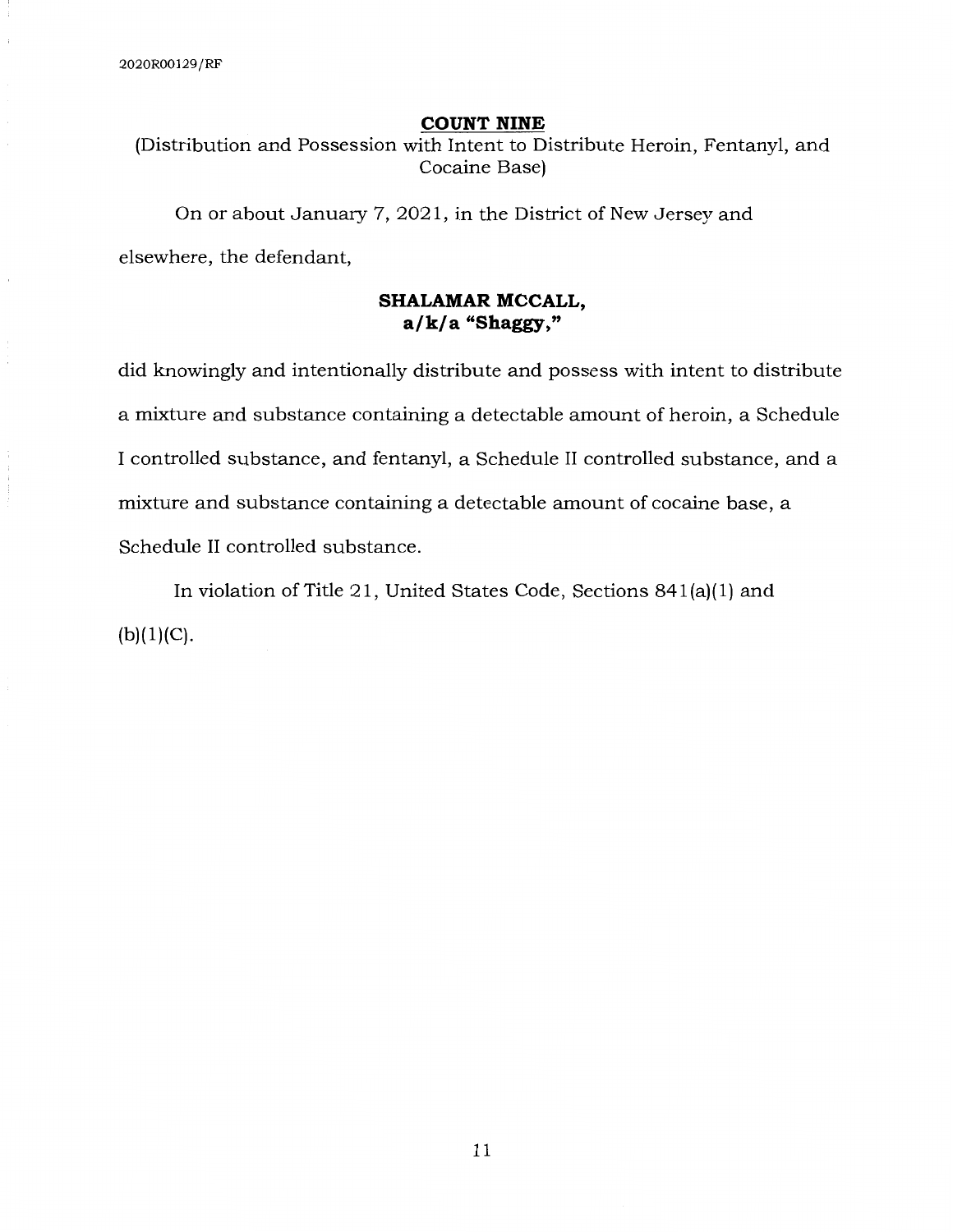#### **COUNT TEN**

(Distribution and Possession with Intent to Distribute Heroin, Fentanyl, and Cocaine Base)

On or about January 12, 2021, in the District of New Jersey and elsewhere, the defendant,

# **SHALAMAR MCCALL, a/k/a "Shaggy,"**

did knowingly and intentionally distribute and possess with intent to distribute a mixture and substance containing a detectable amount of heroin, a Schedule I controlled substance, and fentanyl, a Schedule II controlled substance, and a mixture and substance containing a detectable amount of cocaine base, a Schedule II controlled substance.

In violation of Title 21, United States Code, Sections 841(a)(l) and  $(b)(1)(C)$ .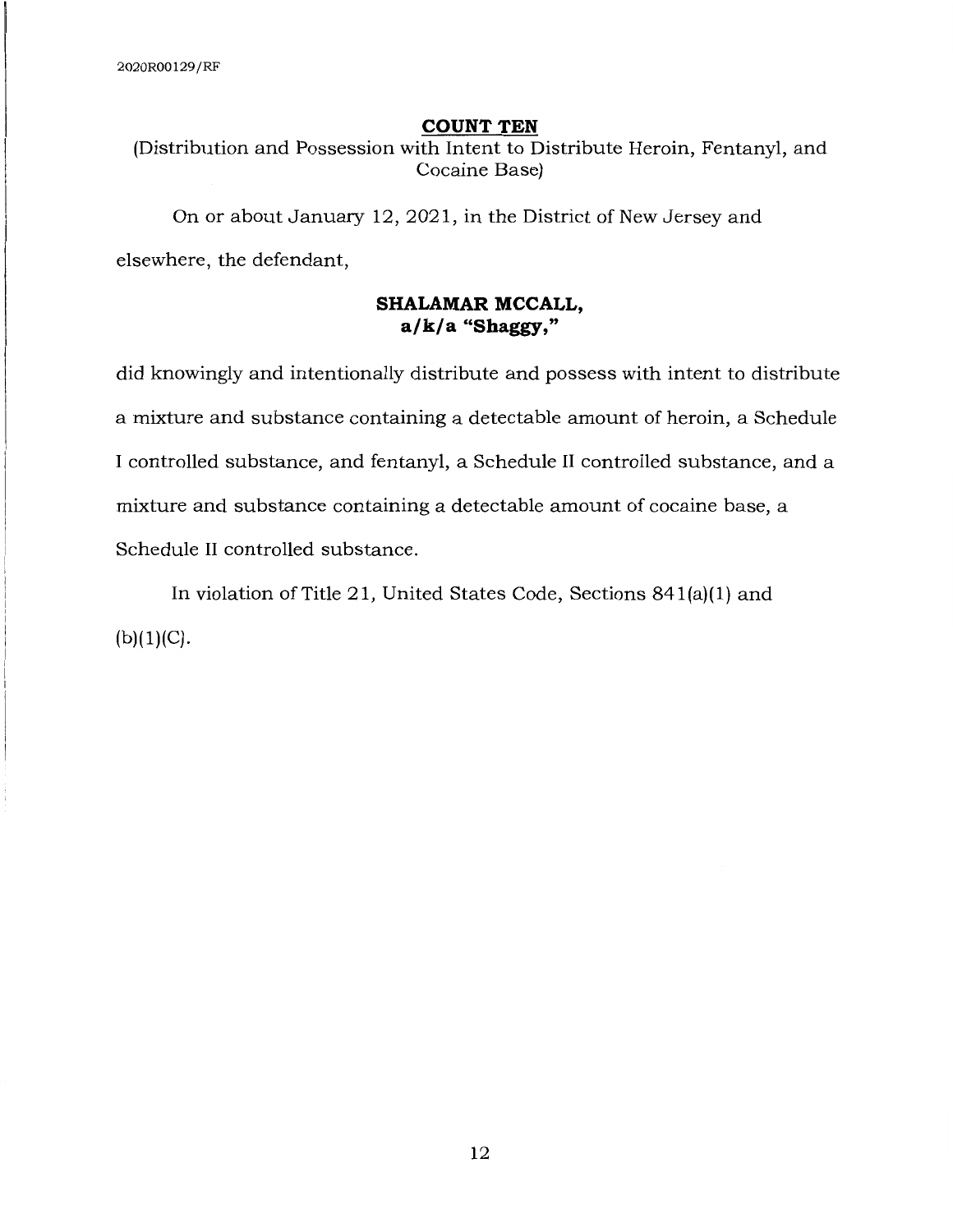#### **COUNT ELEVEN**

(Distribution and Possession with Intent to Distribute Heroin, Fentanyl, and Cocaine Base)

On or about February 5, 2021, in the District of New Jersey and elsewhere, the defendant,

# **AKIM GIBSON, a/k/a "Ching,"**

did knowingly and intentionally distribute and possess with intent to distribute a mixture and substance containing a detectable amount of heroin, a Schedule I controlled substance, and fentanyl, a Schedule II controlled substance, and a mixture and substance containing a detectable amount of cocaine base, a Schedule II controlled substance.

In violation of Title 21, United States Code, Sections 841(a)(l) and  $(b)(1)(C)$ .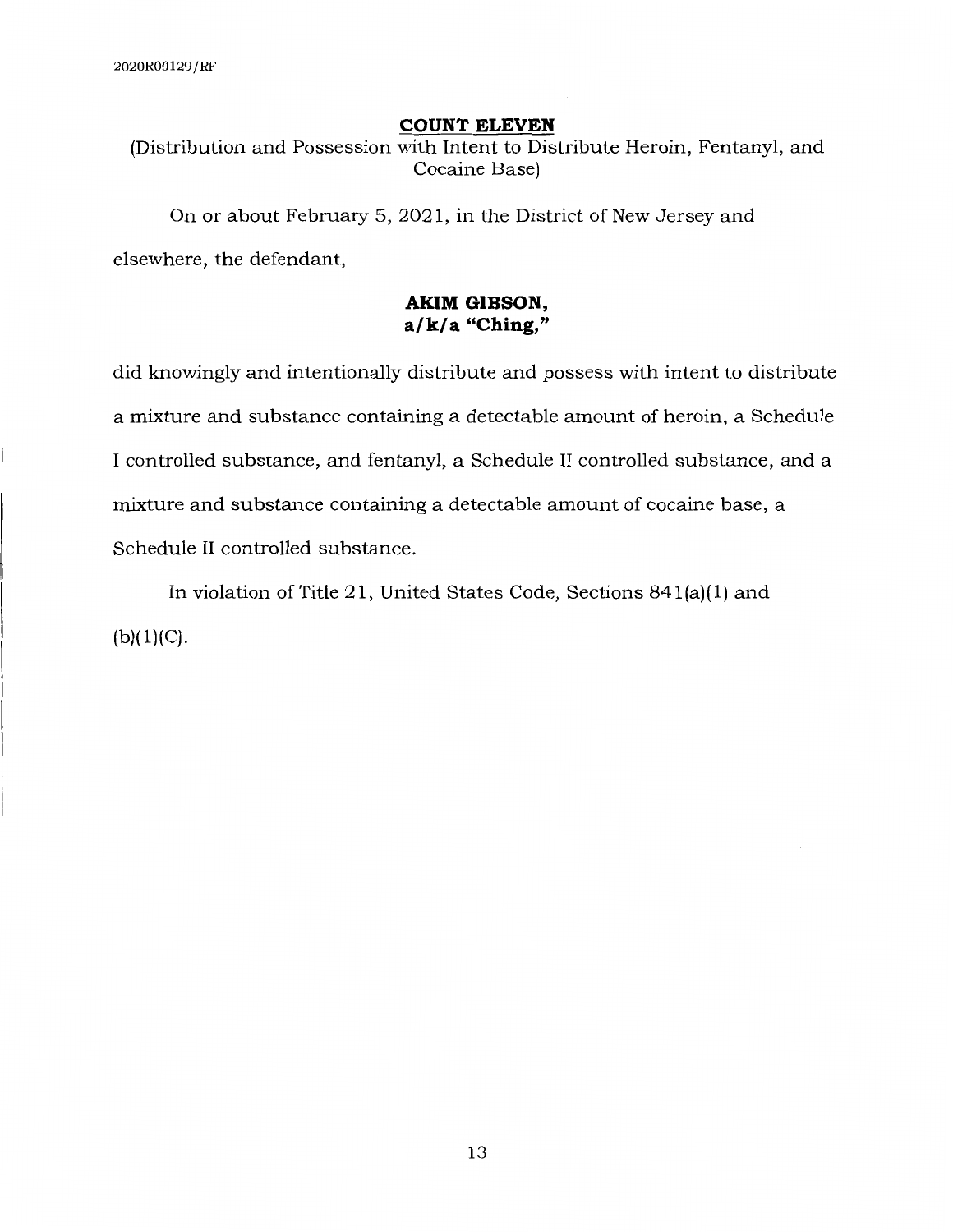#### **COUNT TWELVE**

(Distribution and Possession with Intent to Distribute Heroin and Fentanyl)

On or about February 10, 2021, in the District of New Jersey and elsewhere, the defendants,

> **AKIM GIBSON, a/ k/ a "Ching," and KASIM THURSTON, a/k/a "Kai," a/ k/ a "Kaz,"**

did knowingly and intentionally distribute and possess with intent to distribute a mixture and substance containing a detectable amount of heroin, a Schedule I controlled substance, and fentanyl, a Schedule II controlled substance.

In violation of Title 21, United States Code, Sections 841(a)(l) and  $(b)(1)(C).$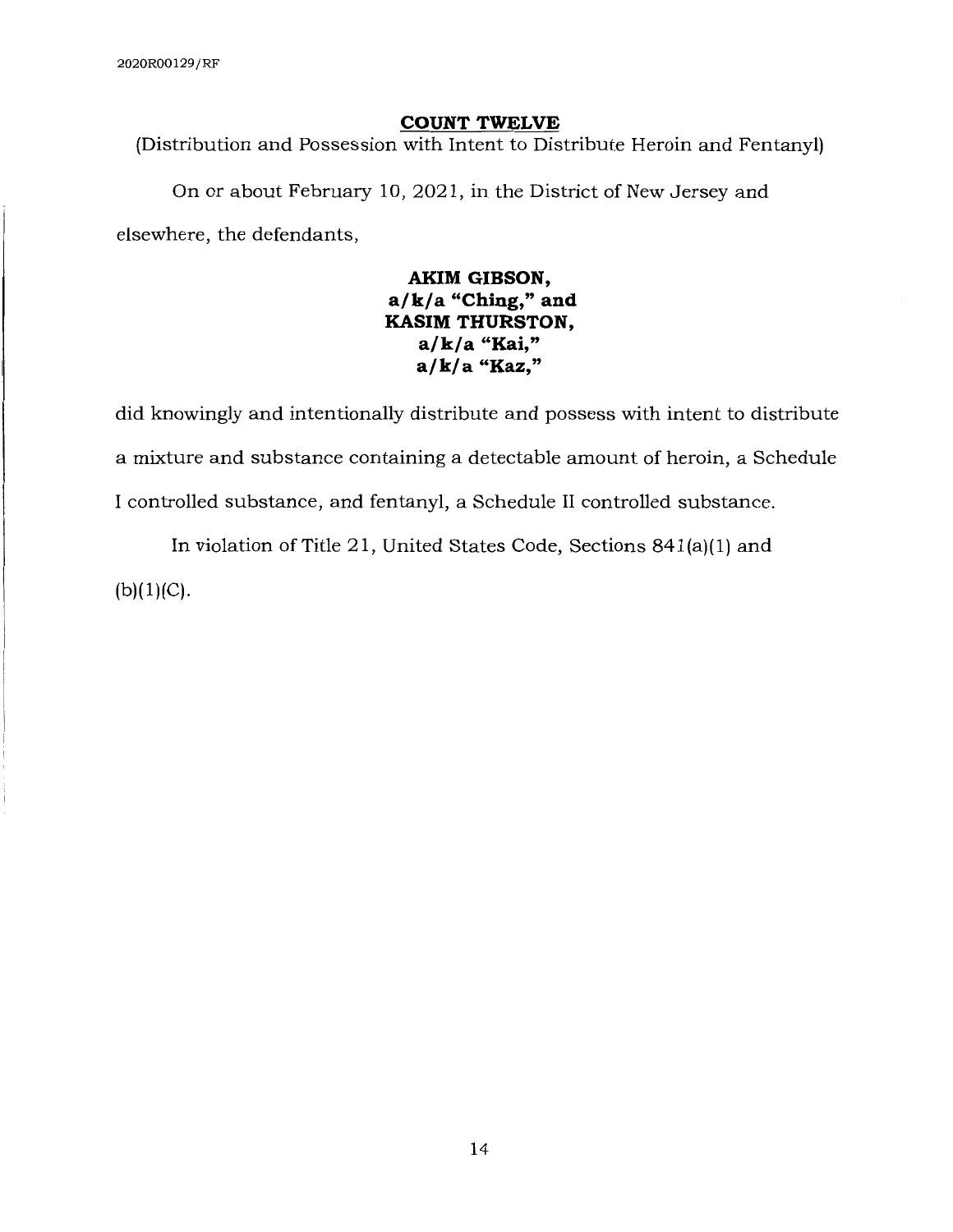#### **COUNT THIRTEEN**

(Distribution and Possession with Intent to Distribute Heroin and Fentanyl)

On or about February 25, 2021, in the District of New Jersey and elsewhere, the defendant,

## **THOMAS GIBSON, a/ k/ a "Tommy,"**

did knowingly and intentionally distribute and possess with intent to distribute a mixture and substance containing a detectable amount of heroin, a Schedule I controlled substance, and fentanyl, a Schedule II controlled substance.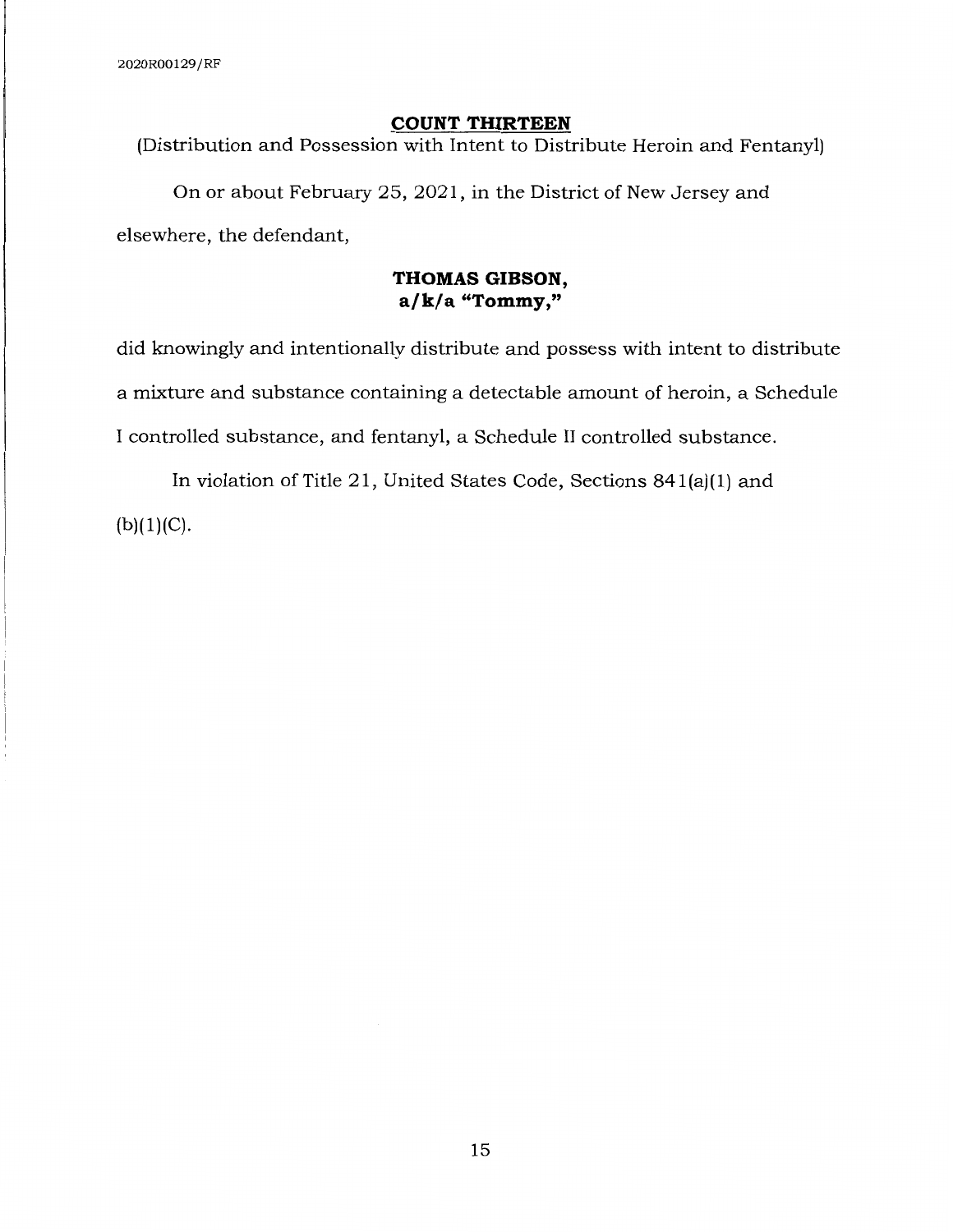### **COUNT FOURTEEN**

(Distribution and Possession with Intent to Distribute Heroin and Fentanyl)

On or about March 4, 2021, in the District of New Jersey and elsewhere, the defendant,

# **AKIM GIBSON, a/k/a "Ching,"**

did knowingly and intentionally distribute and possess with intent to distribute a mixture and substance containing a detectable amount of heroin, a Schedule I controlled substance, and fentanyl, a Schedule II controlled substance.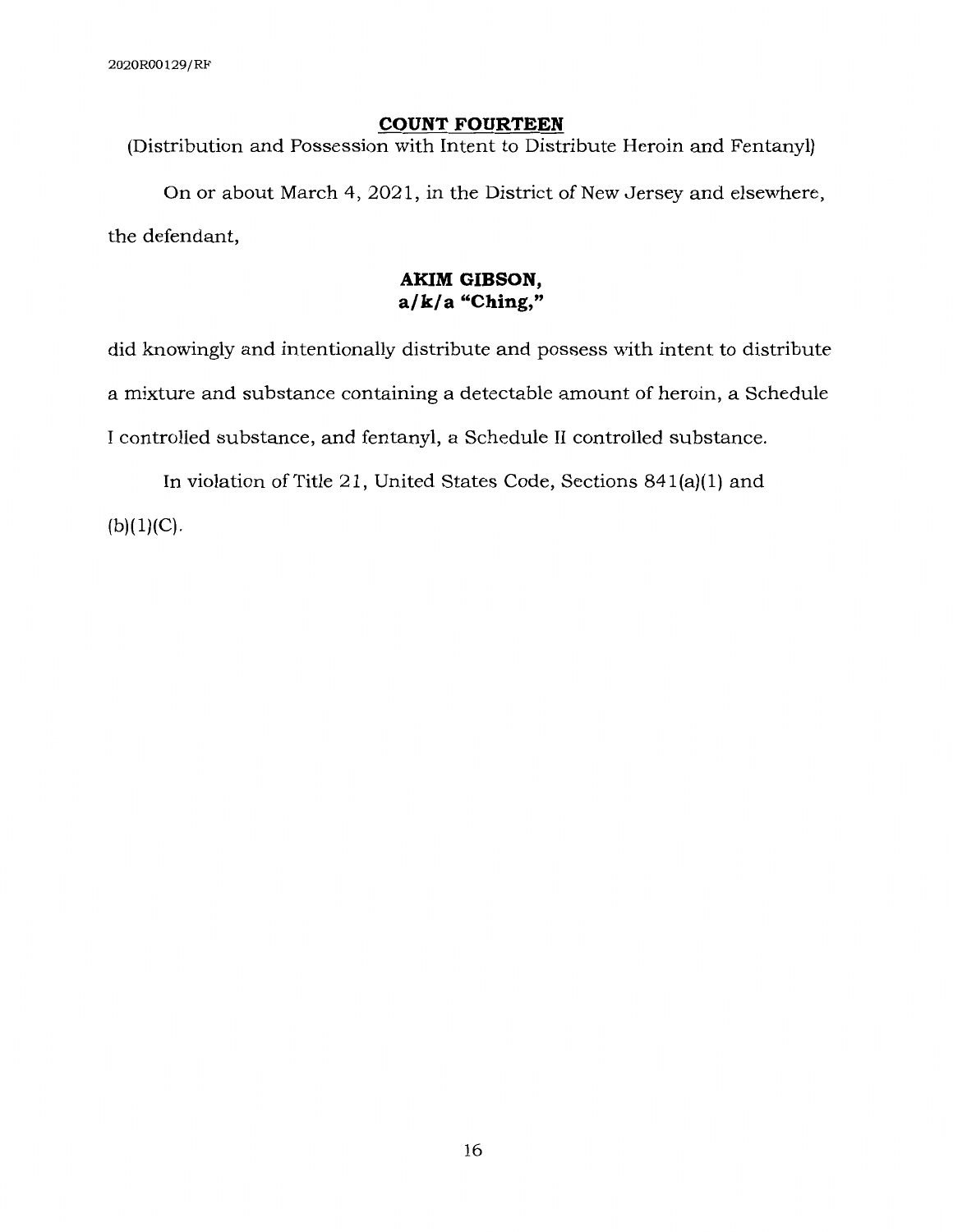### **COUNT FIFTEEN**

(Distribution and Possession with Intent to Distribute Heroin, Fentanyl, and Cocaine Base)

On or about March 17, 2021, in the District of New Jersey and elsewhere, the defendant,

# **KASIM THURSTON, a/k/a "Kai," a/ k/ a "Kaz,"**

did knowingly and intentionally distribute and possess with intent to distribute a mixture and substance containing a detectable amount of heroin, a Schedule I controlled substance, and fentanyl, a Schedule II controlled substance, and a mixture and substance containing a detectable amount of cocaine base, a Schedule II controlled substance.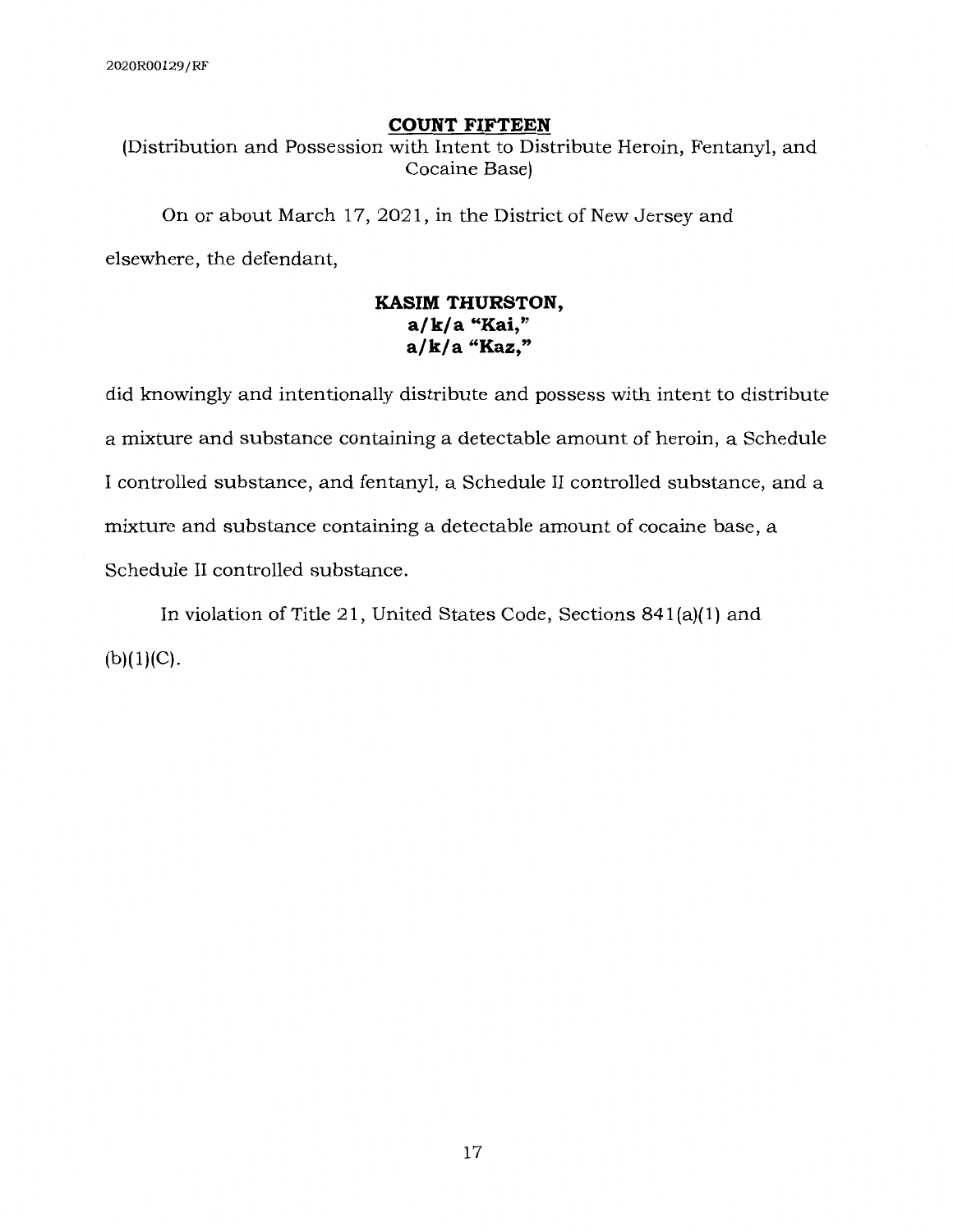#### **COUNT SIXTEEN**

(Distribution and Possession with Intent to Distribute Heroin, Fentanyl, and Cocaine Base)

On or about March 19, 2021, in the District of New Jersey and elsewhere, the defendant,

## **JAMAR HALL, a/k/a "Goo,"**

did knowingly and intentionally distribute and possess with intent to distribute a mixture and substance containing a detectable amount of heroin, a Schedule I controlled substance, and fentanyl, a Schedule II controlled substance, and a mixture and substance containing a detectable amount of cocaine base, a Schedule II controlled substance.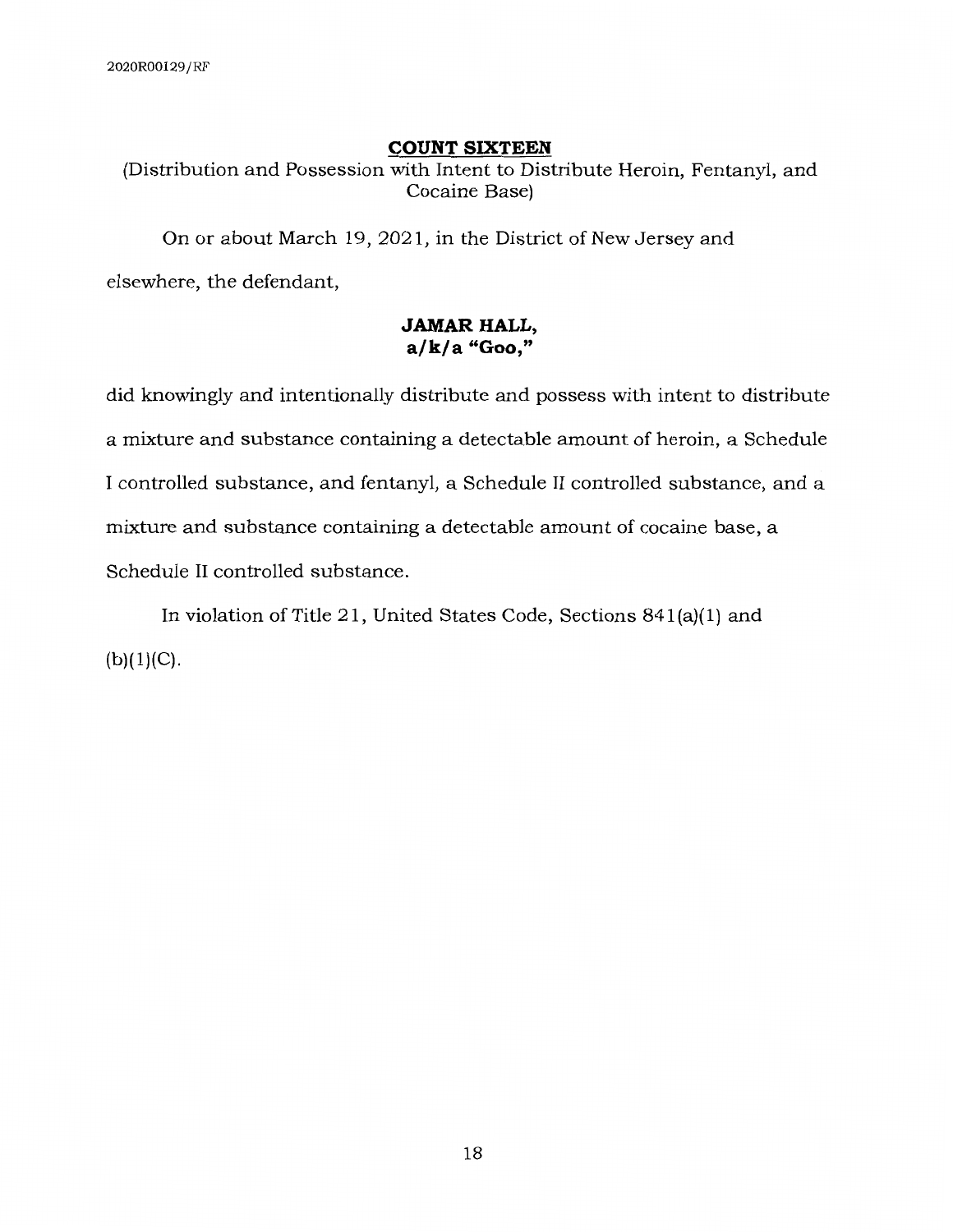#### **COUNT SEVENTEEN**

(Possession of Ammunition by a Convicted Felon)

On or about March 26, 2021, in Essex County, in the District of New Jersey and elsewhere, the defendant,

# **KASIM THURSTON, a/k/a "Kai," a/k/a "Kaz,"**

knowing that he had previously been convicted of at least one crime punishable by imprisonment for a term exceeding one year, did knowingly possess in and affecting interstate commerce at least nine (9) rounds of .40 caliber ammunition.

In violation of Title 18, United States Code, Section 922(g)(l).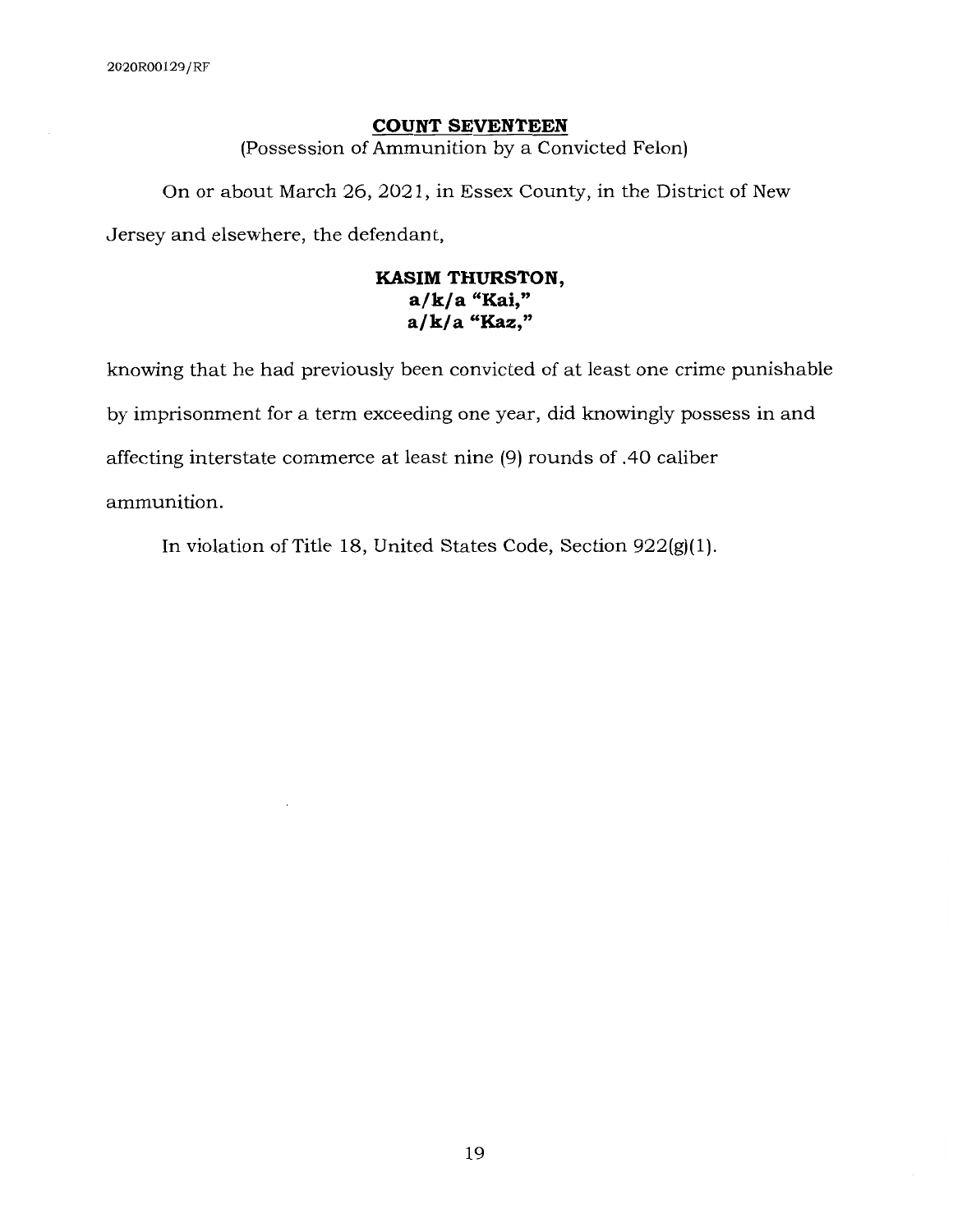#### **COUNT EIGHTEEN**

(Distribution and Possession with Intent to Distribute Heroin and Fentanyl)

On or about April 13, 2021, in the District of New Jersey and elsewhere, the defendant,

## **THOMAS GIBSON, a/k/a "Tommy,"**

did knowingly and intentionally distribute and possess with intent to distribute a mixture and substance containing a detectable amount of heroin, a Schedule I controlled substance, and fentanyl, a Schedule II controlled substance.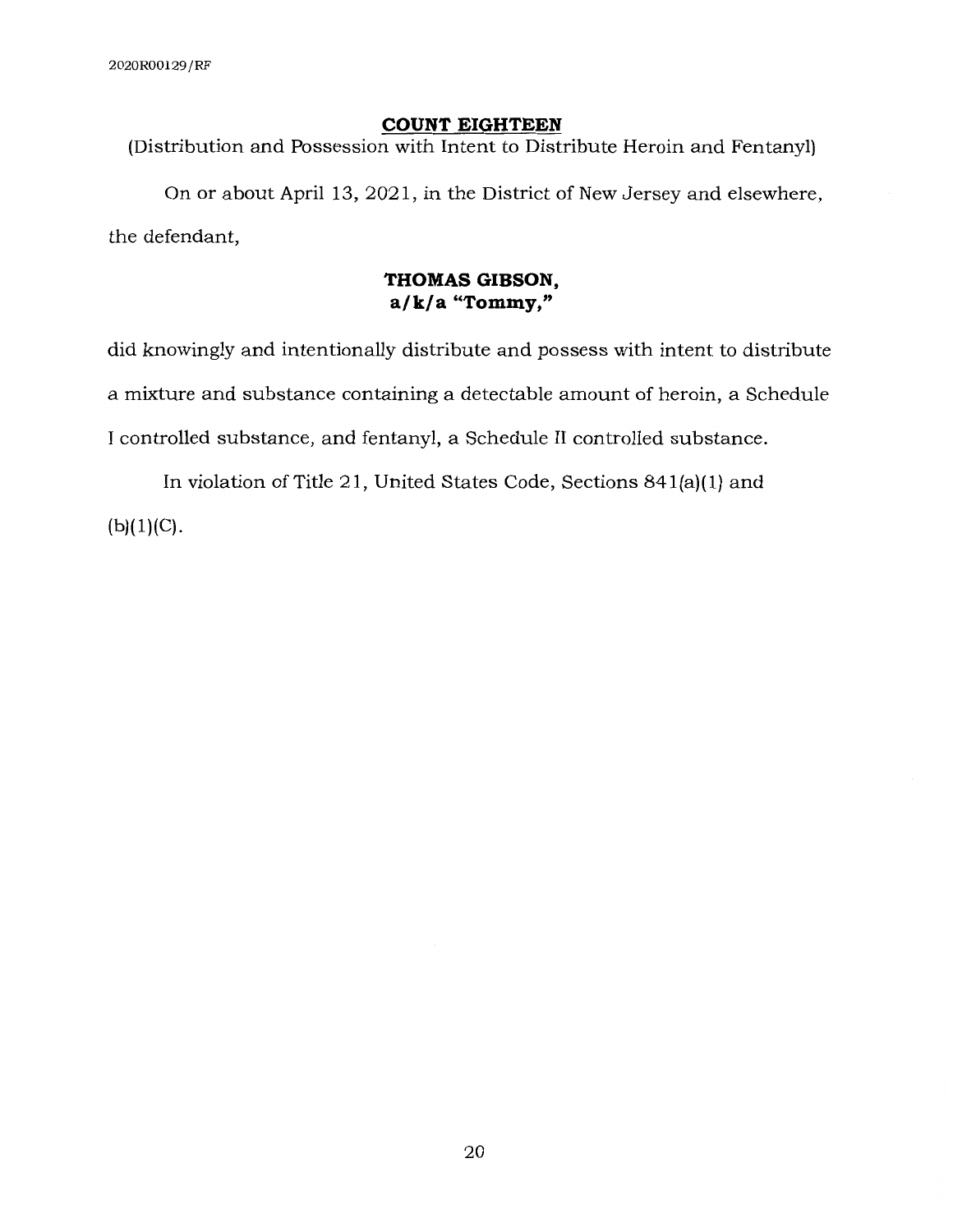### **COUNT NINETEEN**

(Distribution and Possession with Intent to Distribute Heroin and Fentanyl)

On or about April 20, 2021, in the District of New Jersey and elsewhere, the defendant,

### **THOMAS GIBSON, a/k/a "Tommy,"**

did knowingly and intentionally distribute and possess with intent to distribute a mixture and substance containing a detectable amount of heroin, a Schedule I controlled substance, and fentanyl, a Schedule II controlled substance.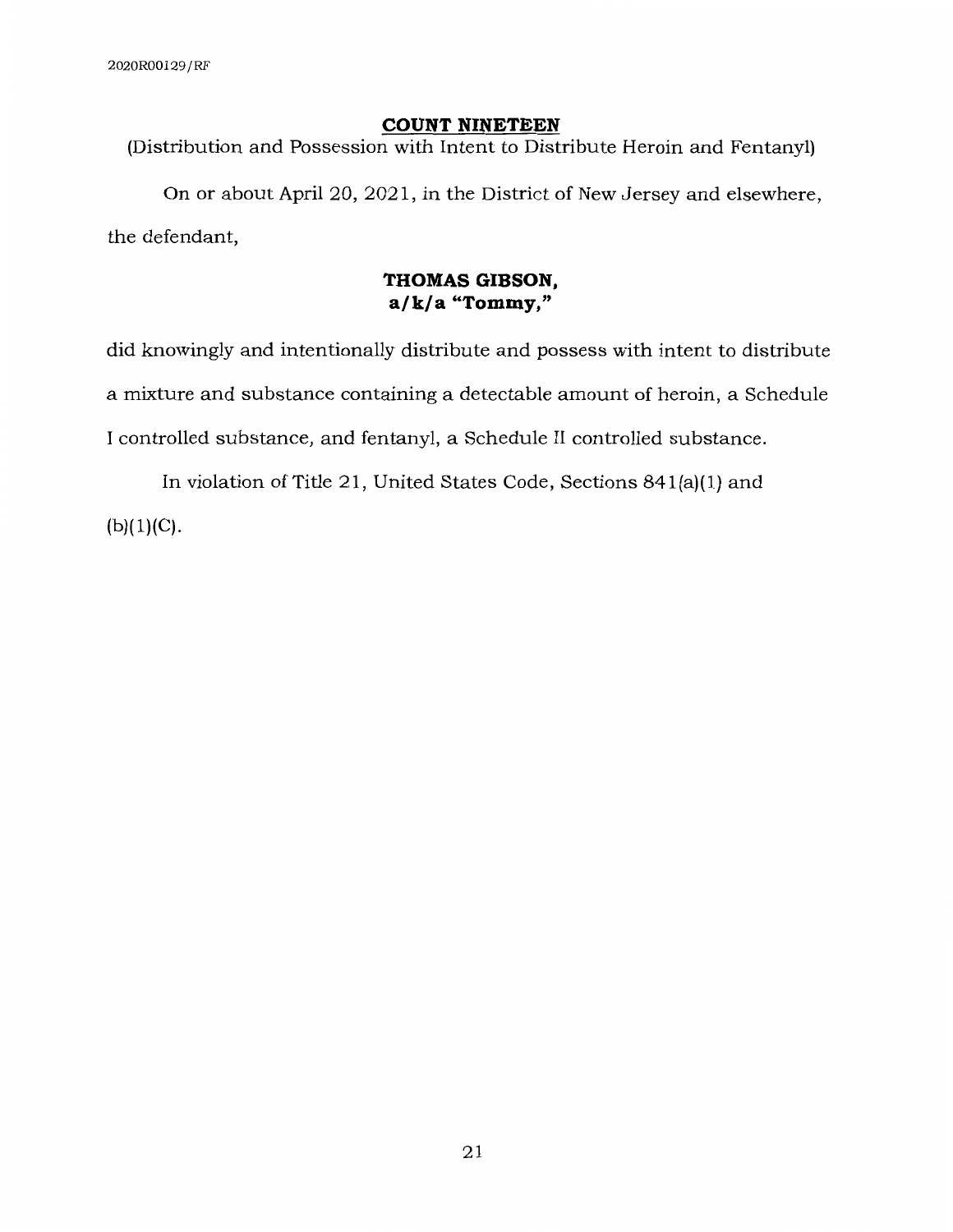### **COUNT TWENTY**

(Distribution and Possession with Intent to Distribute Heroin and Fentanyl)

On or about April 27, 2021, in the District of New Jersey and elsewhere, the defendant,

## **THOMAS GIBSON, a/k/a "Tommy,"**

did knowingly and intentionally distribute and possess with intent to distribute a mixture and substance containing a detectable amount of heroin, a Schedule I controlled substance, and fentanyl, a Schedule II controlled substance.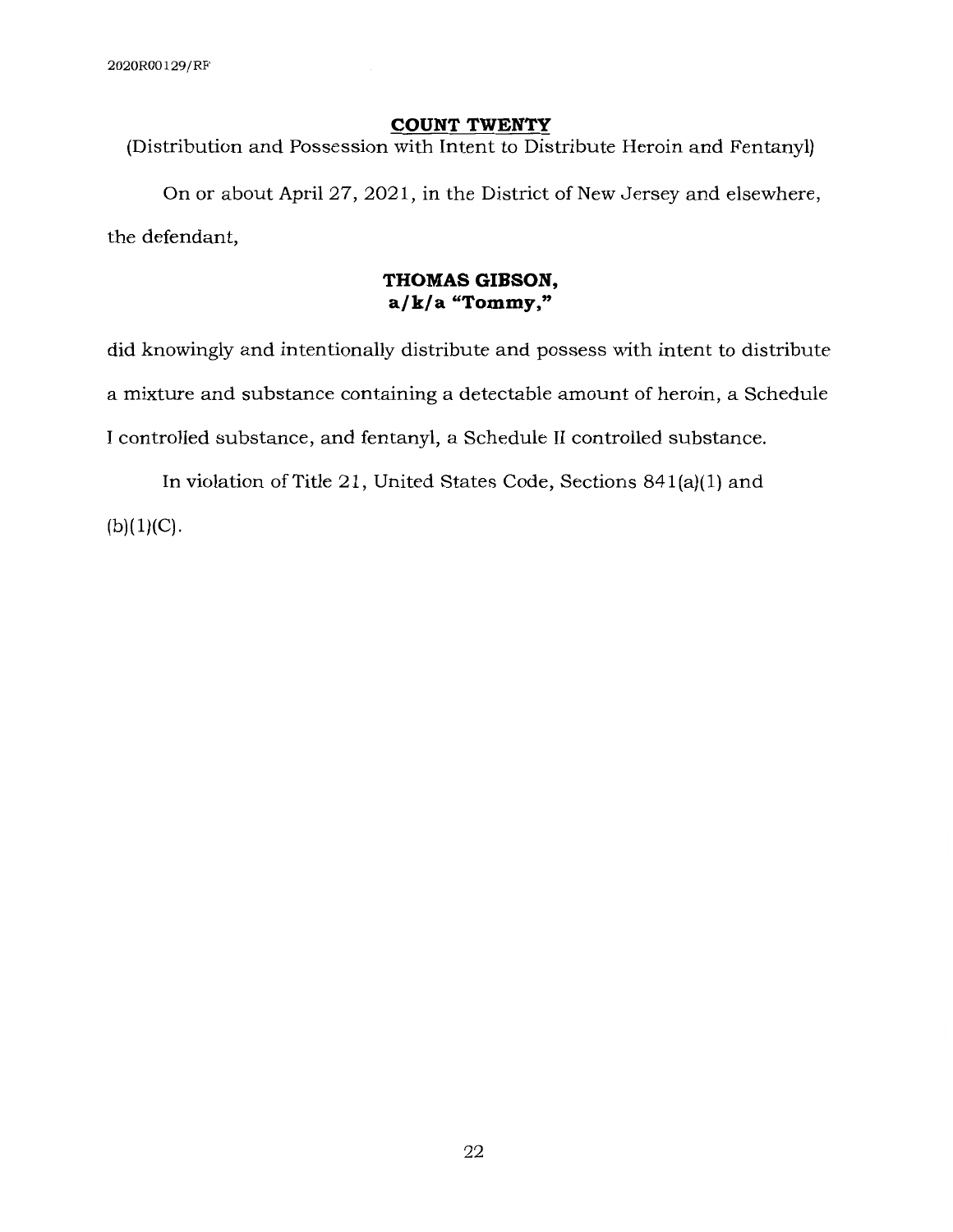### **COUNT TWENTY-ONE**

(Distribution and Possession with Intent to Distribute Heroin and Fentanyl)

On or about May 4, 2021, in the District of New Jersey and elsewhere, the defendants,

# **ANGEL KEARNEY, a/k/a "Jim," a/k/a "Dred," and JAMAR HALL, a/k/a "Goo,"**

did knowingly and intentionally distribute and possess with intent to distribute a mixture and substance containing a detectable amount of heroin, a Schedule I controlled substance, and fentanyl, a Schedule II controlled substance.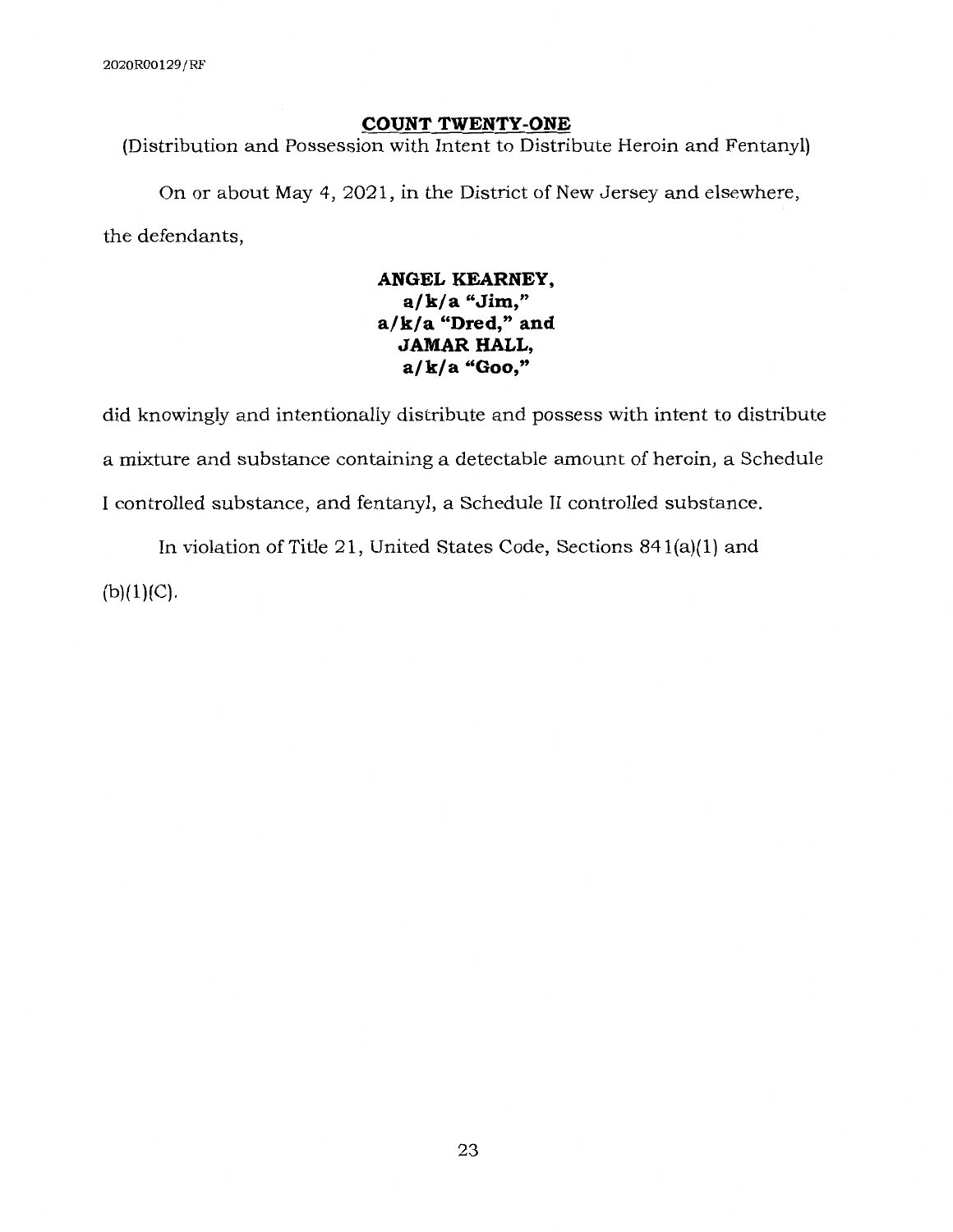## **COUNT TWENTY-TWO**

(Possession of A Firearm in Furtherance of a Drug Trafficking Crime) On or about May 4, 2021, in Essex County, in the District of New Jersey and elsewhere, the defendant,

## **JAMAR HALL, a/k/a "Goo,"**

in furtherance of a drug trafficking crime for which the defendant may be prosecuted in a court of the United States, namely, distribution and possession with intent to distribute heroin and fentanyl charged in Count Twenty-One of this Superseding Indictment, did knowingly possess a firearm-namely, a loaded 9mm Taurus handgun, bearing serial number TCO28853.

In violation of Title 18, United States Code, Section 924(c)(l)(A)(i).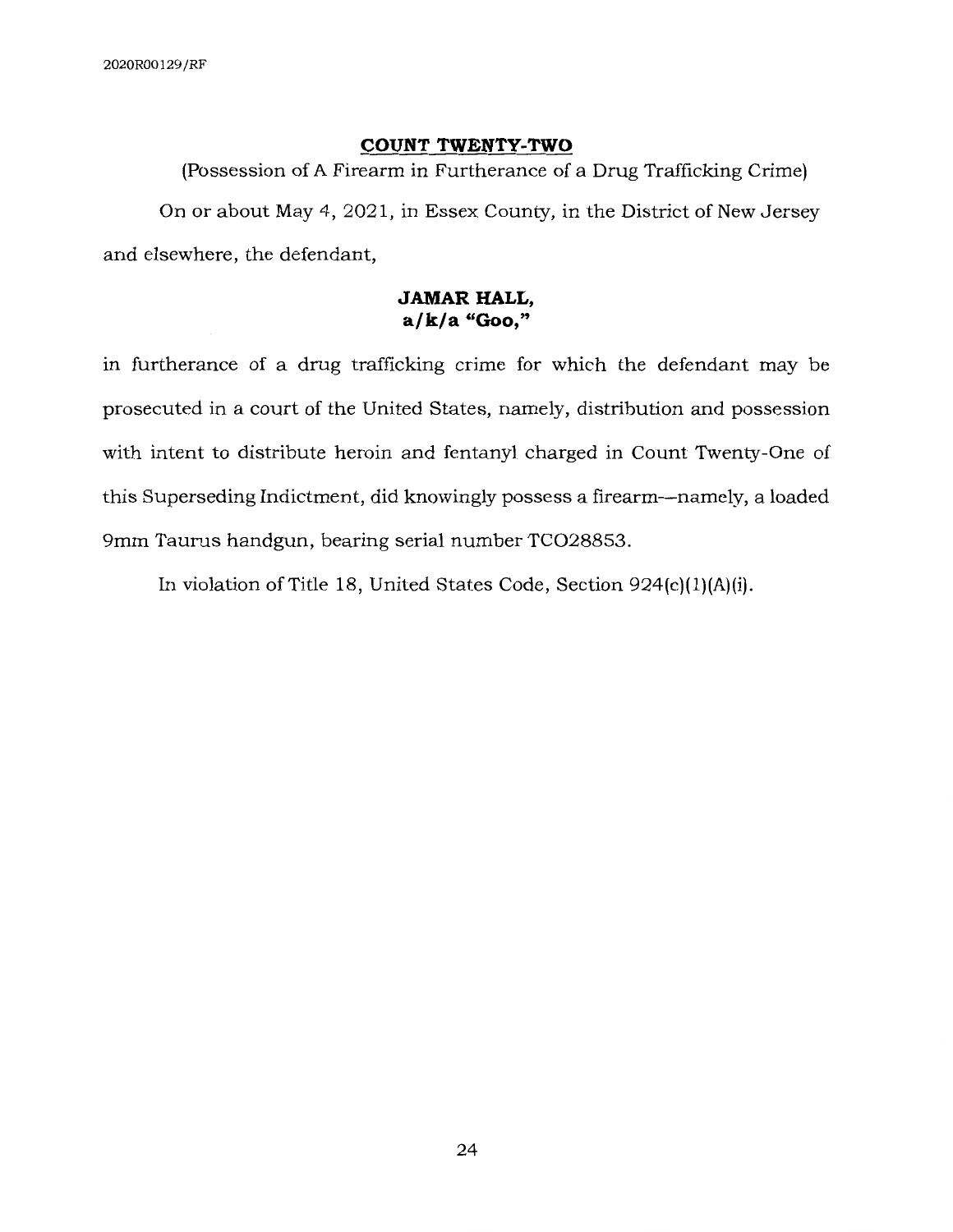#### **COUNT TWENTY-THREE**

(Possession of A Firearm and Ammunition by a Convicted Felon)

On or about May 4, 2021, in Essex County, in the District of New Jersey and elsewhere, the defendant,

### **JAMAR HALL, a/k/a "Goo,"**

knowing that he had previously been convicted of at least one crime punishable by imprisonment for a term exceeding one year, did knowingly possess in and affecting interstate commerce a 9mm Taurus handgun, bearing serial number TCO28853 and 17 rounds of 9mm ammunition.

In violation of Title 18, United States Code, Section 922(g)(l).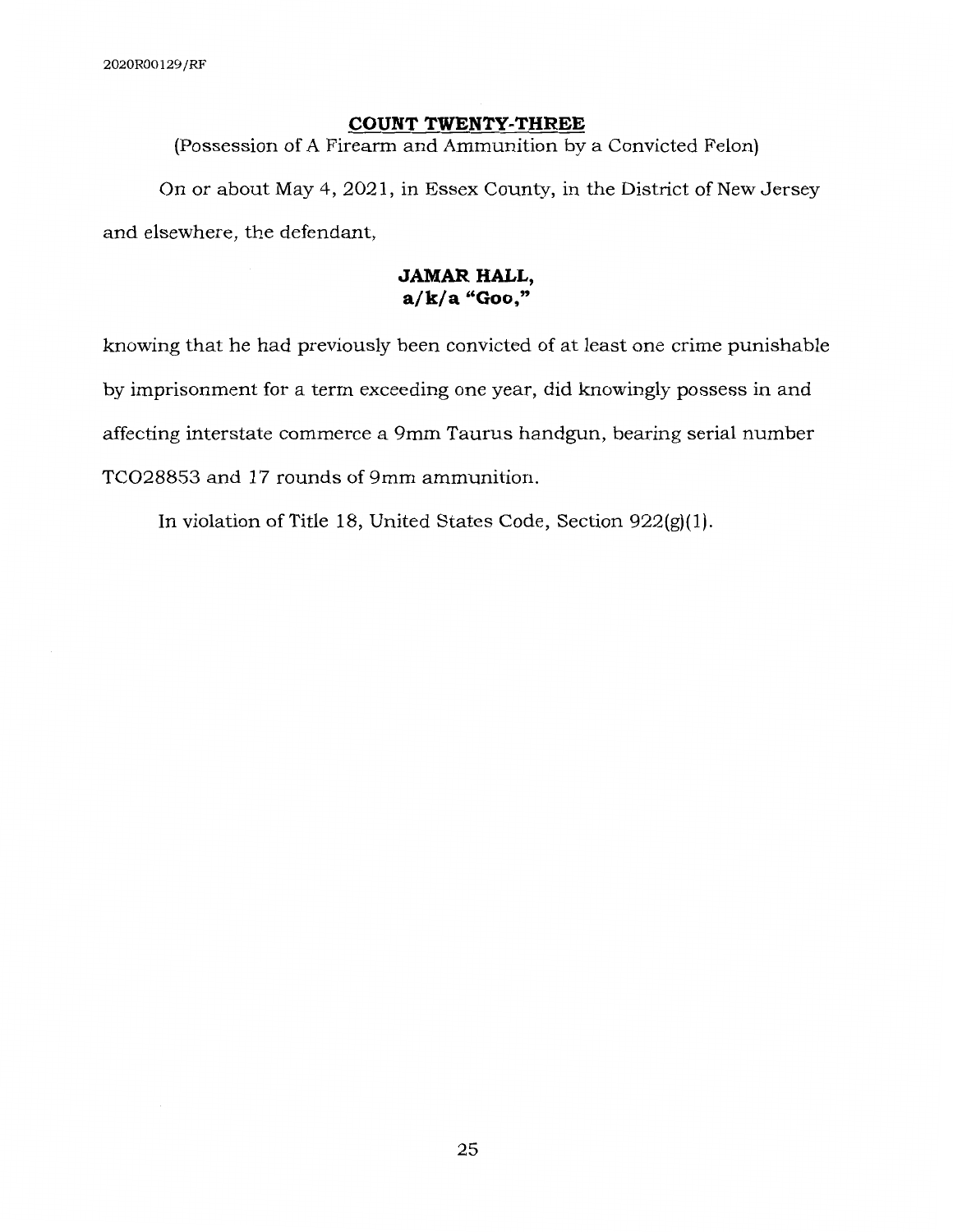### **COUNT TWENTY-FOUR**

(Distribution and Possession with Intent to Distribute Heroin and Fentanyl)

On or about May 8, 2021, in the District of New Jersey and elsewhere, the defendant,

### **KEVIN HALL,**

did knowingly and intentionally distribute and possess with intent to distribute a mixture and substance containing a detectable amount of heroin, a Schedule I controlled substance, and fentanyl, a Schedule II controlled substance.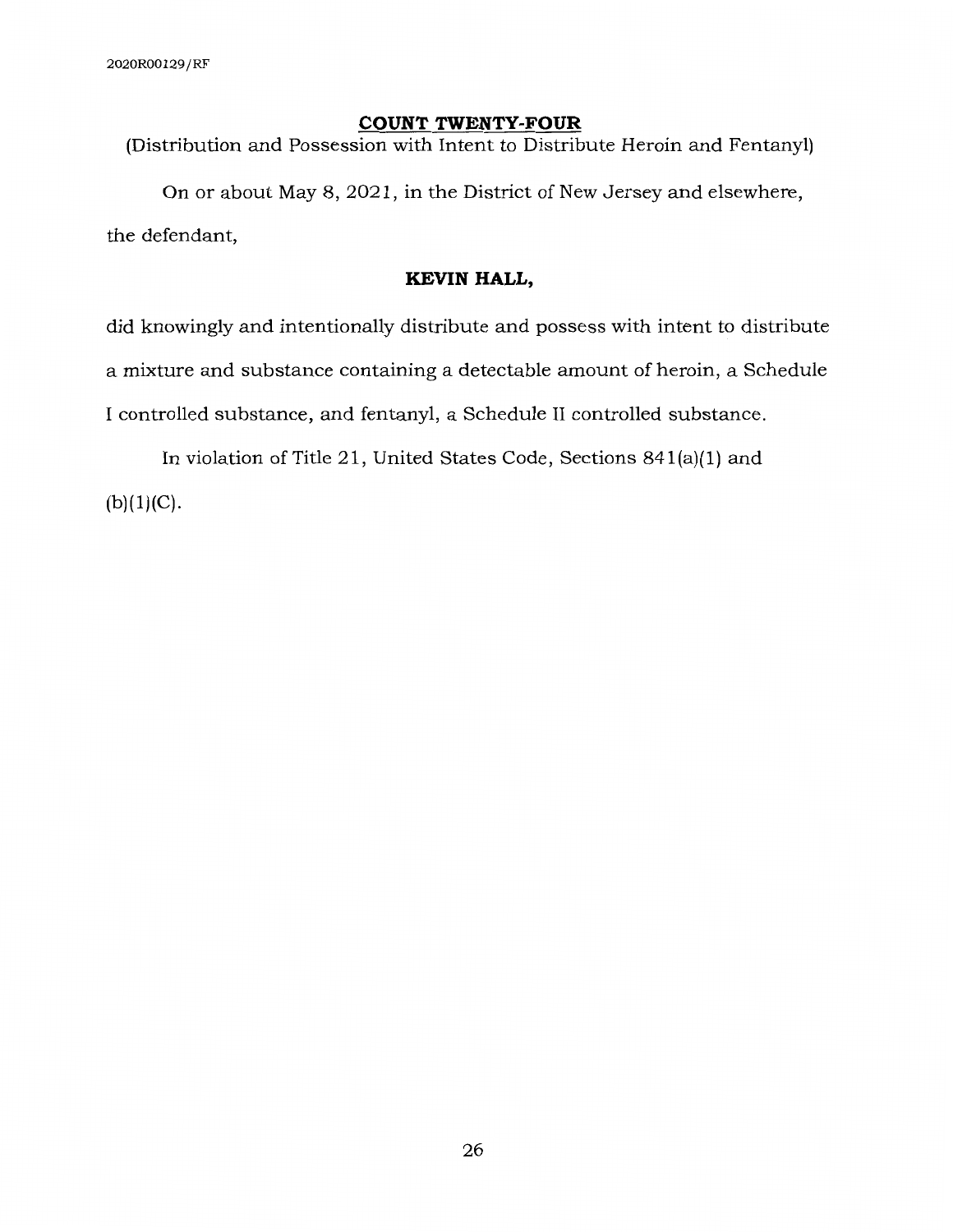### **COUNT TWENTY-FIVE**

(Distribution and Possession with Intent to Distribute Heroin and Fentanyl)

On or about May 12, 2021, in the District of New Jersey and elsewhere, the defendant,

# **JAMAR HALL, a/k/a "Goo,"**

did knowingly and intentionally distribute and possess with intent to distribute a mixture and substance containing a detectable amount of heroin, a Schedule I controlled substance, and fentanyl, a Schedule II controlled substance.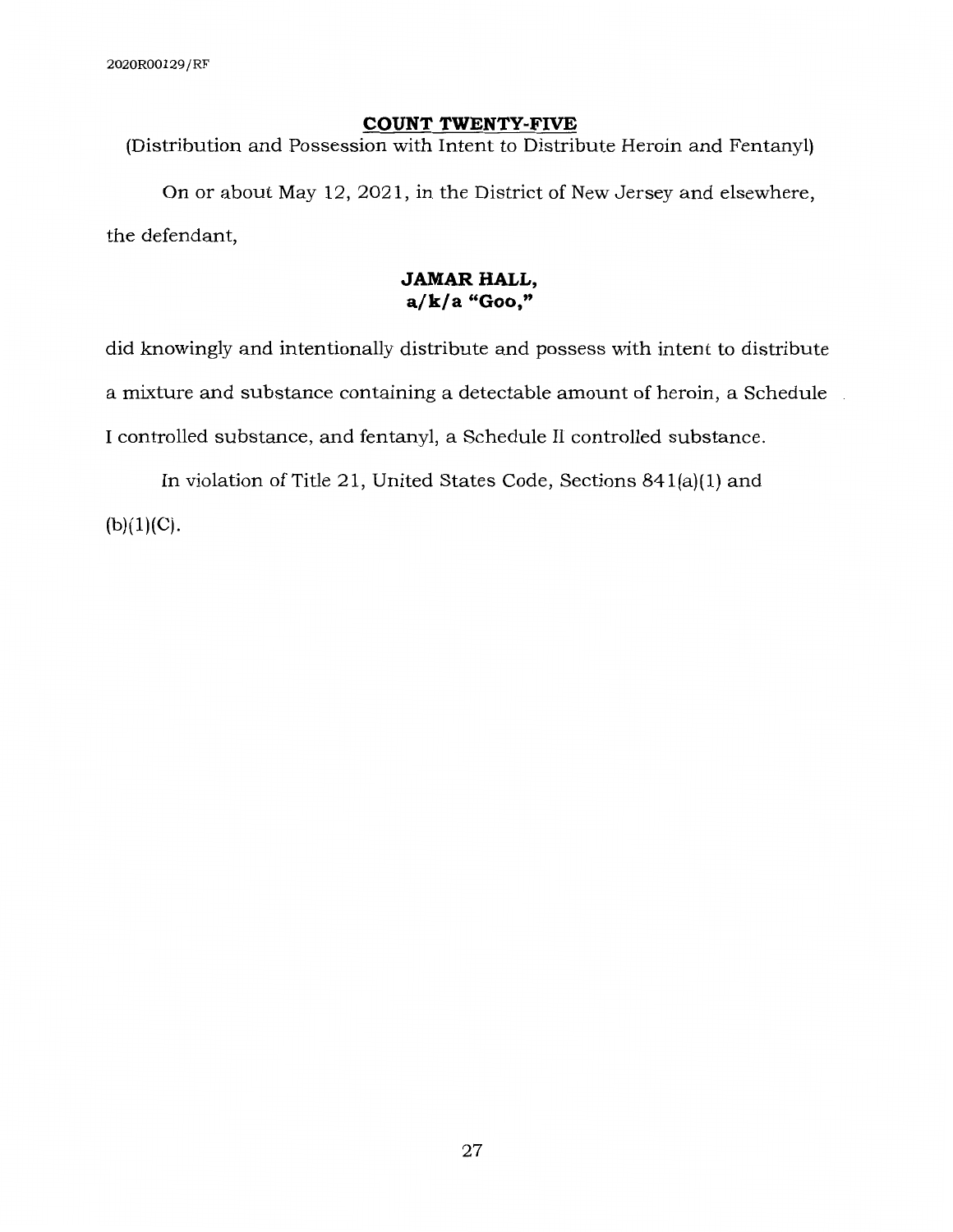### **COUNT TWENTY-SIX**

(Distribution and Possession with Intent to Distribute Heroin and Fentanyl)

On or about May 19, 2021, in the District of New Jersey and elsewhere, the defendant,

# **ANGEL KEARNEY, a/k/a "Jim," a/k/a "Dred,"**

did knowingly and intentionally distribute and possess with intent to distribute a mixture and substance containing a detectable amount of heroin, a Schedule I controlled substance, and fentanyl, a Schedule II controlled substance.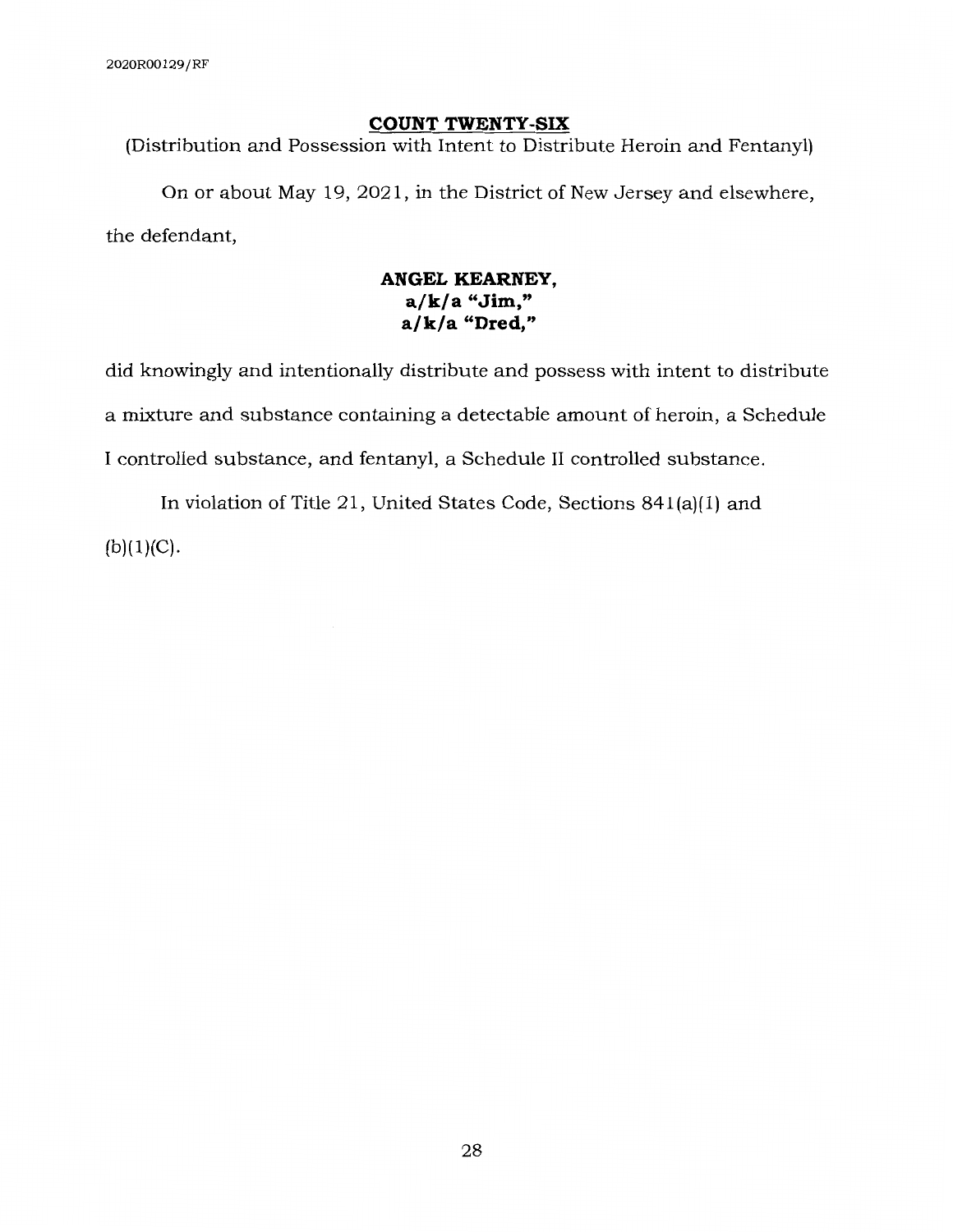### **COUNT TWENTY-SEVEN**

(Distribution and Possession with Intent to Distribute Heroin and Fentanyl)

On or about May 26, 2021, in the District of New Jersey and elsewhere, the defendant,

# **ANGEL KEARNEY, a/k/a "Jim," a/k/a "Dred,"**

did knowingly and intentionally distribute and possess with intent to distribute a mixture and substance containing a detectable amount of heroin, a Schedule I controlled substance, and fentanyl, a Schedule II controlled substance.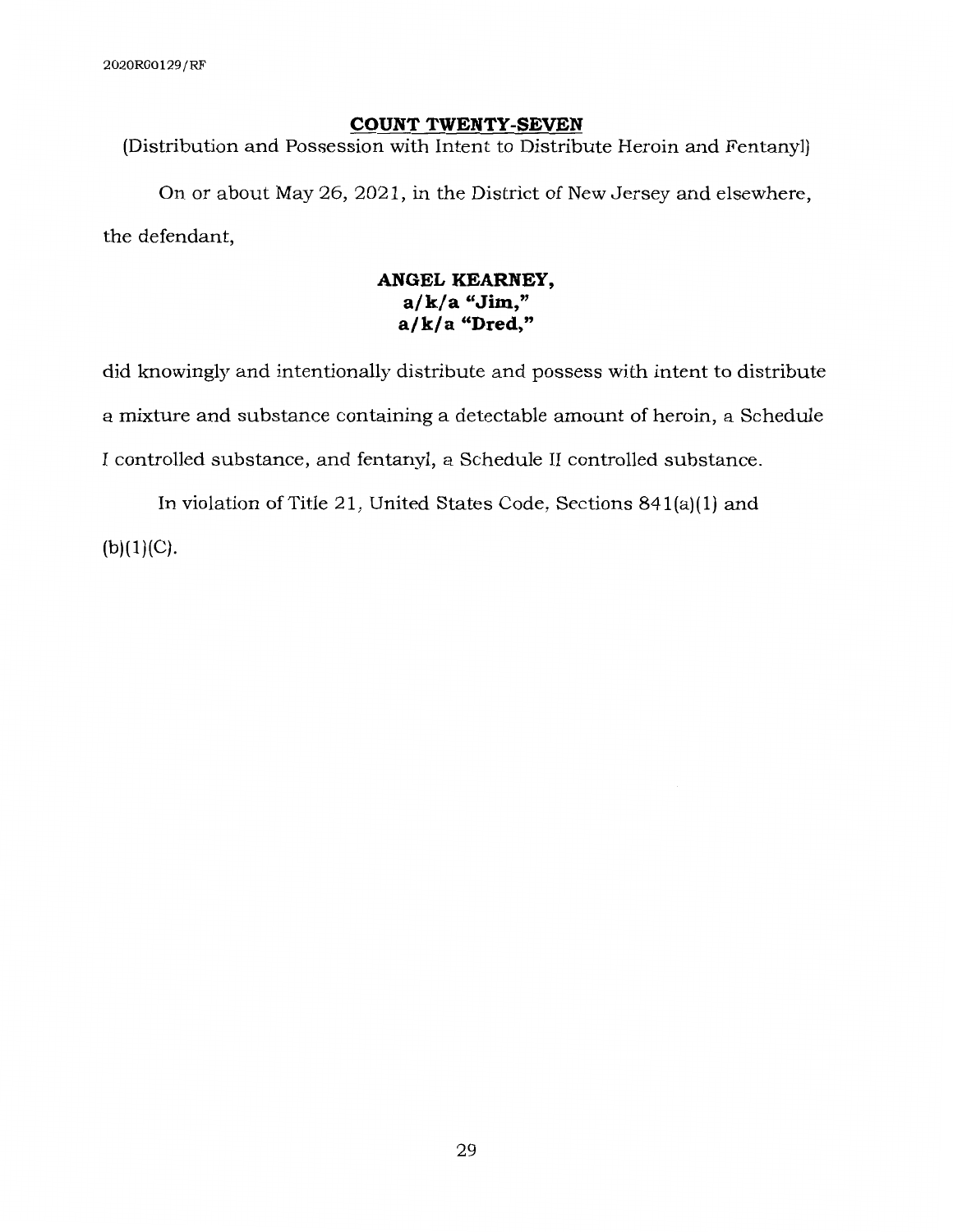#### **COUNT TWENTY-EIGHT**

(Distribution and Possession with Intent to Distribute Heroin and Fentanyl)

On or about May 30, 2021, in the District of New Jersey and elsewhere, the defendant,

#### **KEVIN HALL,**

did knowingly and intentionally distribute and possess with intent to distribute a mixture and substance containing a detectable amount of heroin, a Schedule I controlled substance, and fentanyl, a Schedule II controlled substance.

In violation of Title 21, United States Code, Sections 841(a)(l) and  $(b)(1)(C)$ .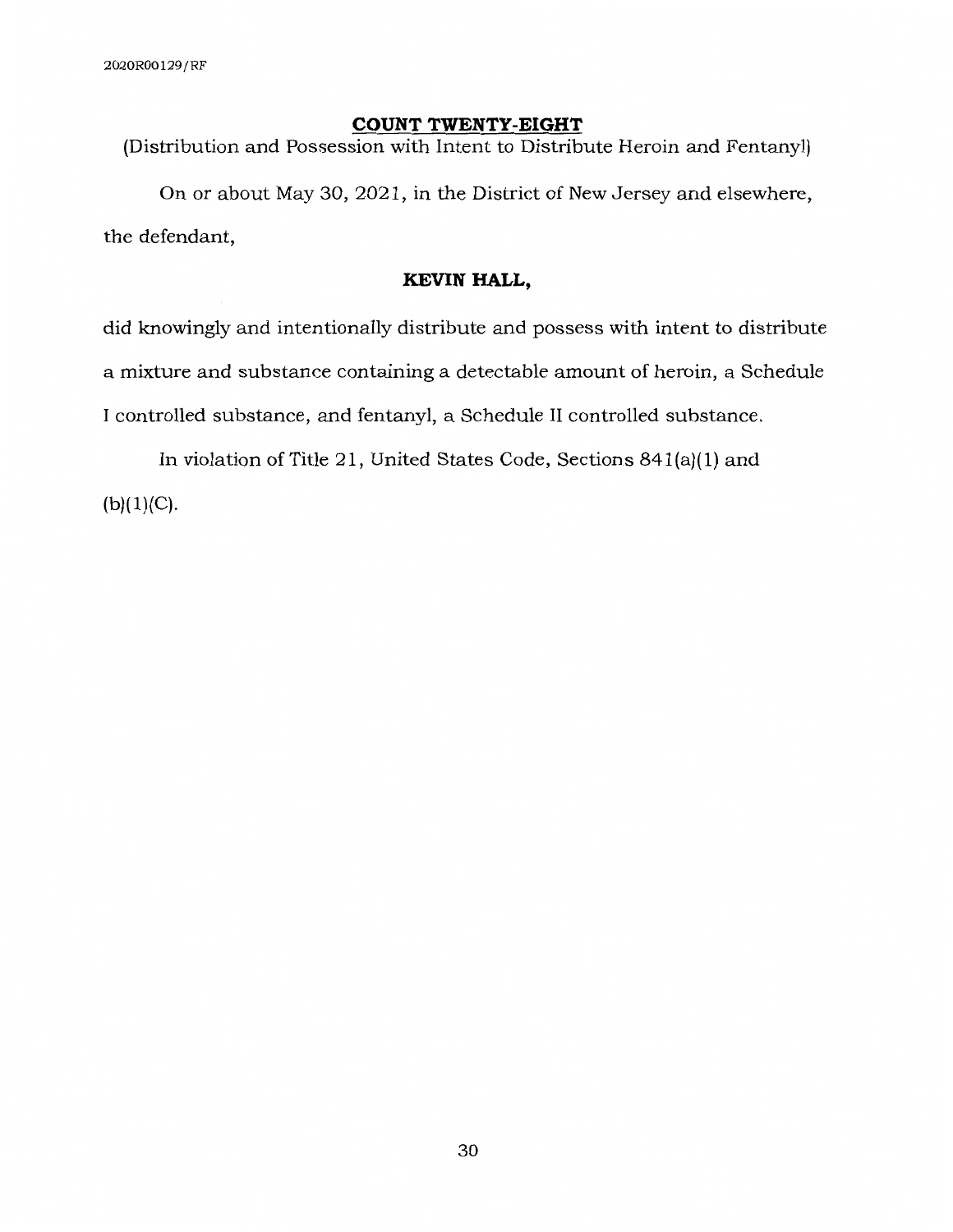#### **COUNT TWENTY-NINE**

(Distribution and Possession with Intent to Distribute Heroin and Fentanyl)

On or about June 3, 2021, in the District of New Jersey and elsewhere, the defendant,

# **ANGEL KEARNEY, a/k/a "Jim," a/k/a "Dred,"**

did knowingly and intentionally distribute and possess with intent to distribute a mixture and substance containing a detectable amount of heroin, a Schedule I controlled substance, and fentanyl, a Schedule II controlled substance.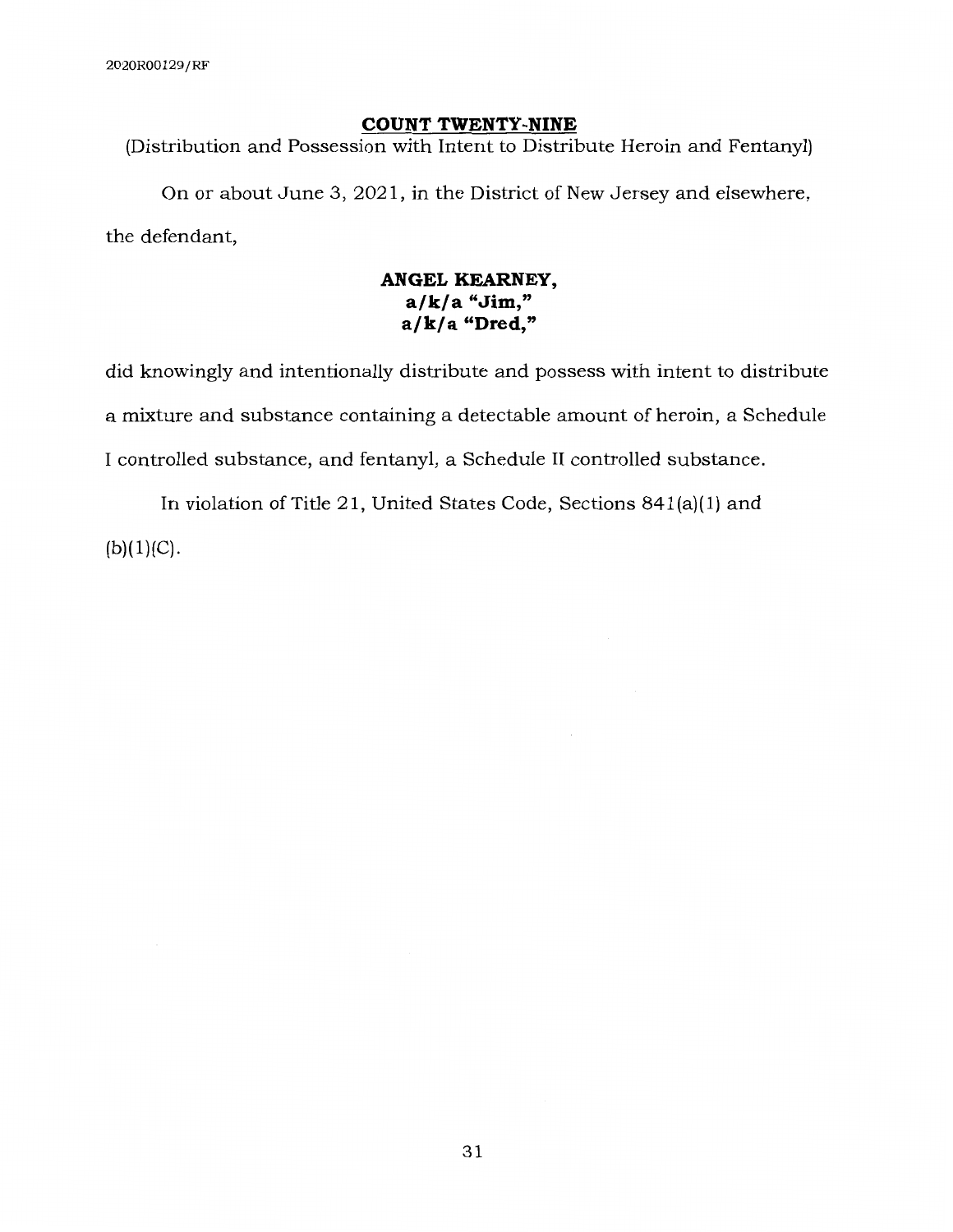# **COUNT THIRTY**

(Distribution and Possession with Intent to Distribute Heroin and Fentanyl)

On or about June 29, 2021, in the District of New Jersey and elsewhere, the defendant,

# **ANGEL KEARNEY, a/k/a "Jim," a/k/a "Dred,"**

did knowingly and intentionally distribute and possess with intent to distribute a mixture and substance containing a detectable amount of heroin, a Schedule I controlled substance, and fentanyl, a Schedule II controlled substance.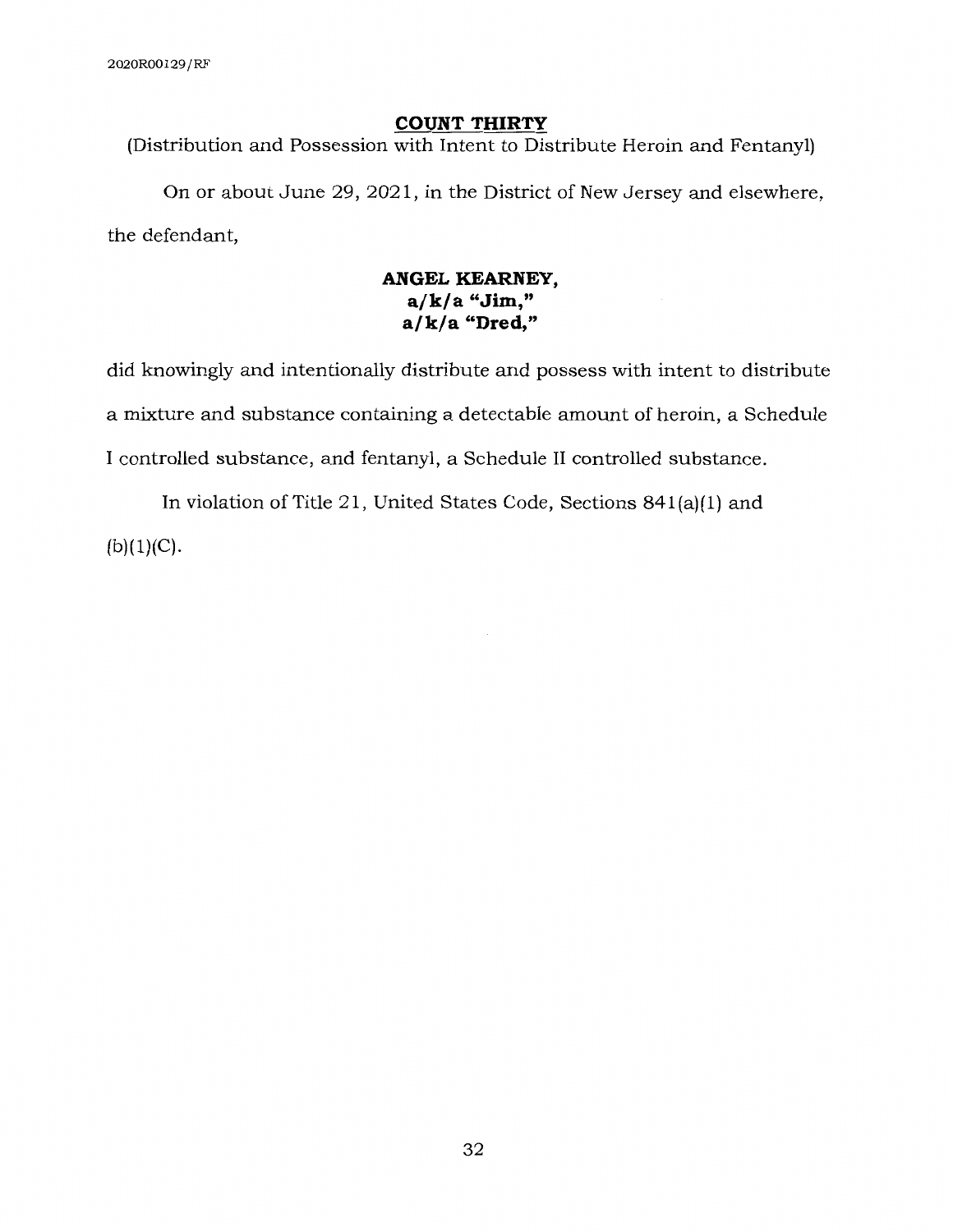### **COUNT THIRTY-ONE**

(Possession of A Firearm in Furtherance of a Drug Trafficking Crime) On or about June 29, 2021, in Essex County, in the District of New Jersey and elsewhere, the defendant,

# **ANGEL KEARNEY, a/k/a "Jim," a/k/a "Dred,"**

in furtherance of a drug trafficking crime for which the defendant may be prosecuted in a court of the United States, namely, distribution and possession with intent to distribute heroin and fentanyl charged in Count Thirty of this Superseding Indictment, did knowingly possess a firearm-namely, a loaded 9mm G2S model handgun, bearing serial number TLS18910.

In violation of Title 18, United States Code, Section 924(c)(l)(A)(i).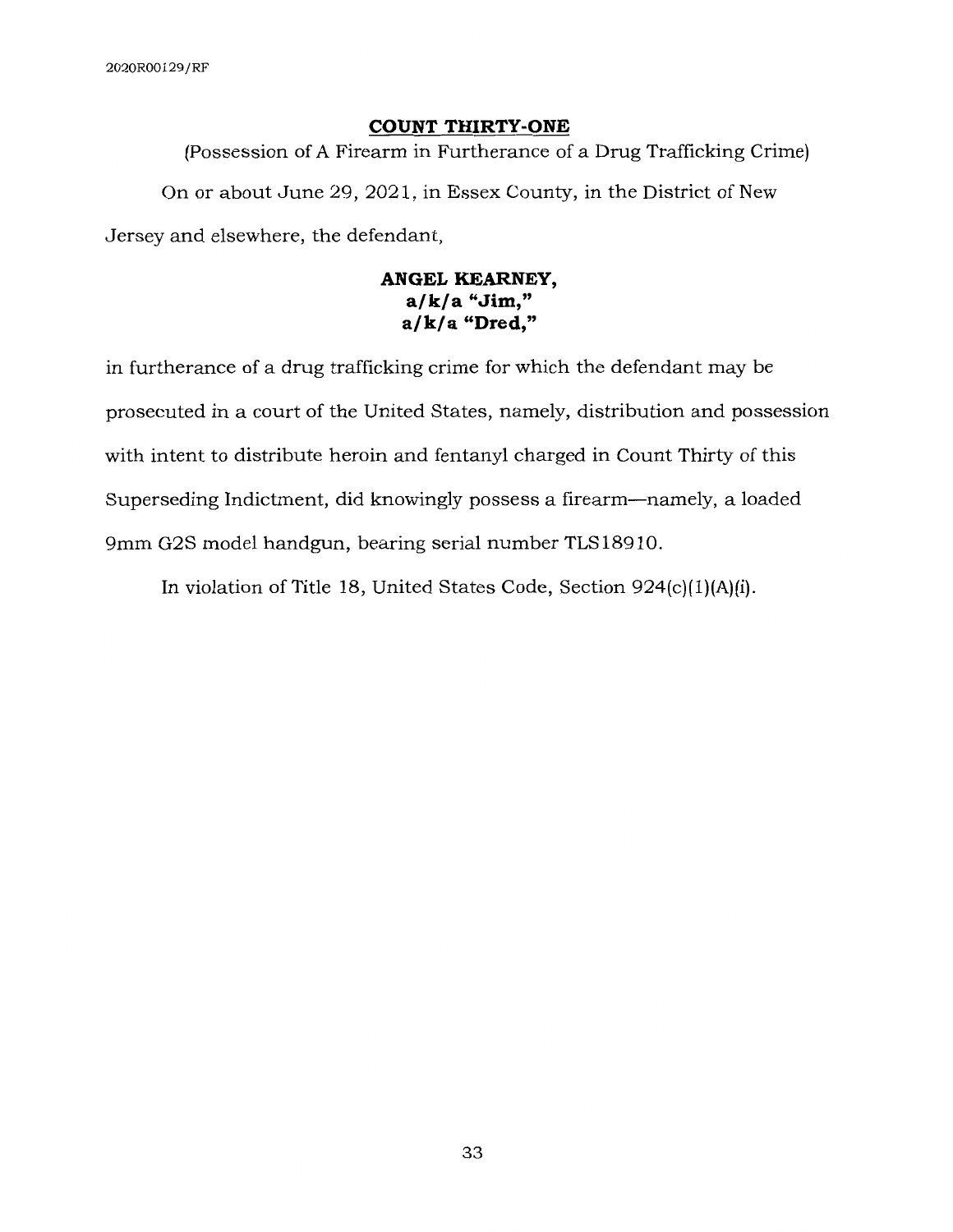# **COUNT THIRTY-TWO**

(Possession of Ammunition by a Convicted Felon)

On or about June 29, 2021, in Essex County, in the District of New Jersey and elsewhere, the defendant,

# **ANGEL KEARNEY, a/k/a "Jim," a/k/a "Dred,"**

knowing that he had previously been convicted of at least one crime punishable by imprisonment for a term exceeding one year, did knowingly possess in and affecting interstate commerce a 9mm G2S model handgun, bearing serial number TLS18910, and six (6) rounds of 9mm ammunition.

In violation of Title 18, United States Code, Section 922(g)(l).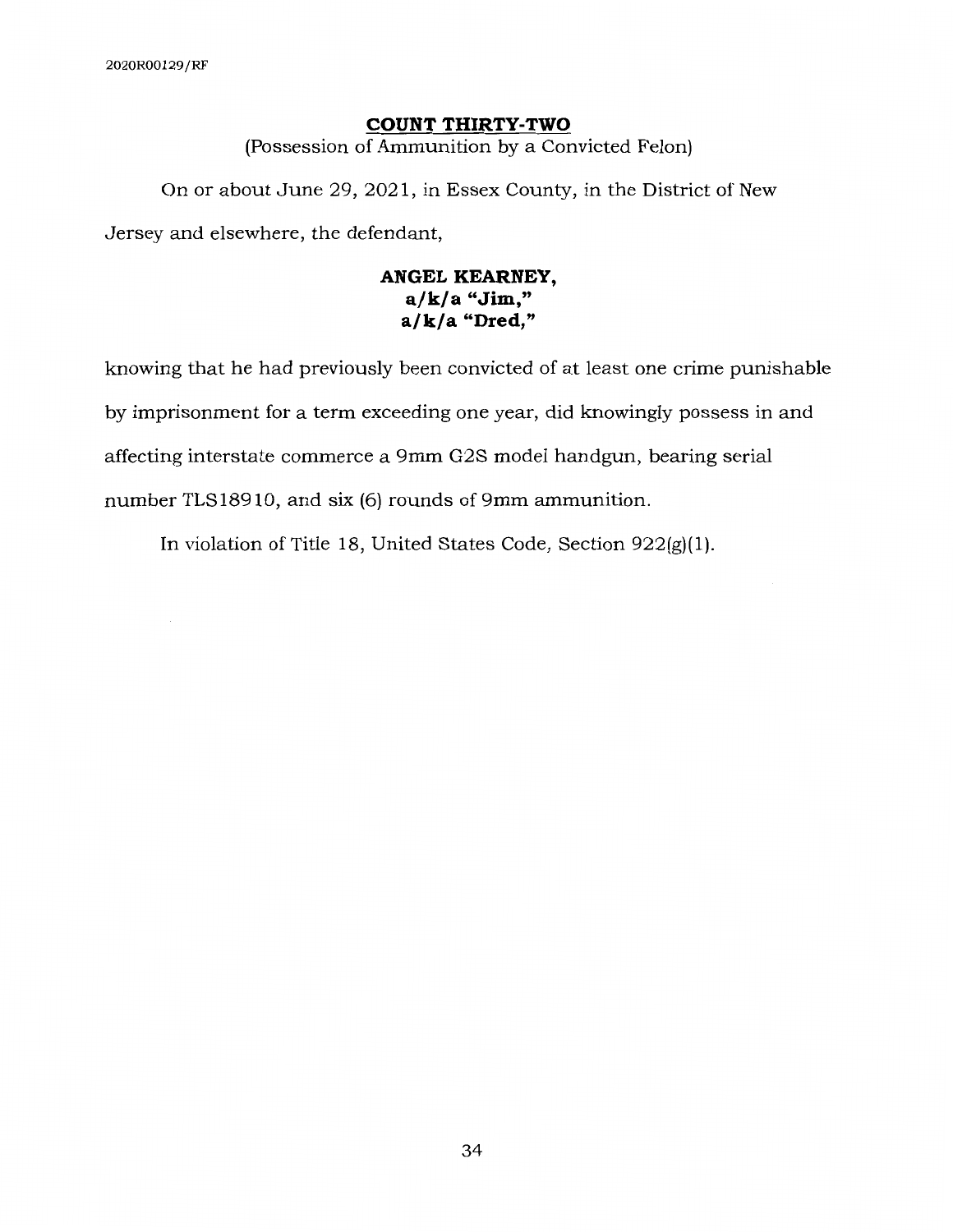÷,

### **COUNT THIRTY-THREE**

(Possession of A Firearm and Ammunition by a Convicted Felon)

On or about June 29, 2021, in Essex County, in the District of New Jersey and elsewhere, the defendant,

# **KASIM THURSTON, a/k/a "Kai," a/k/a "Kaz,"**

knowing that he had previously been convicted of at least one crime punishable by imprisonment for a term exceeding one year, did knowingly possess in and affecting interstate commerce a Springfield Hellcat 9mm handgun, bearing serial number BY344715, and ten rounds of 9mm ammunition.

In violation of Title 18, United States Code, Section 922(g)(l).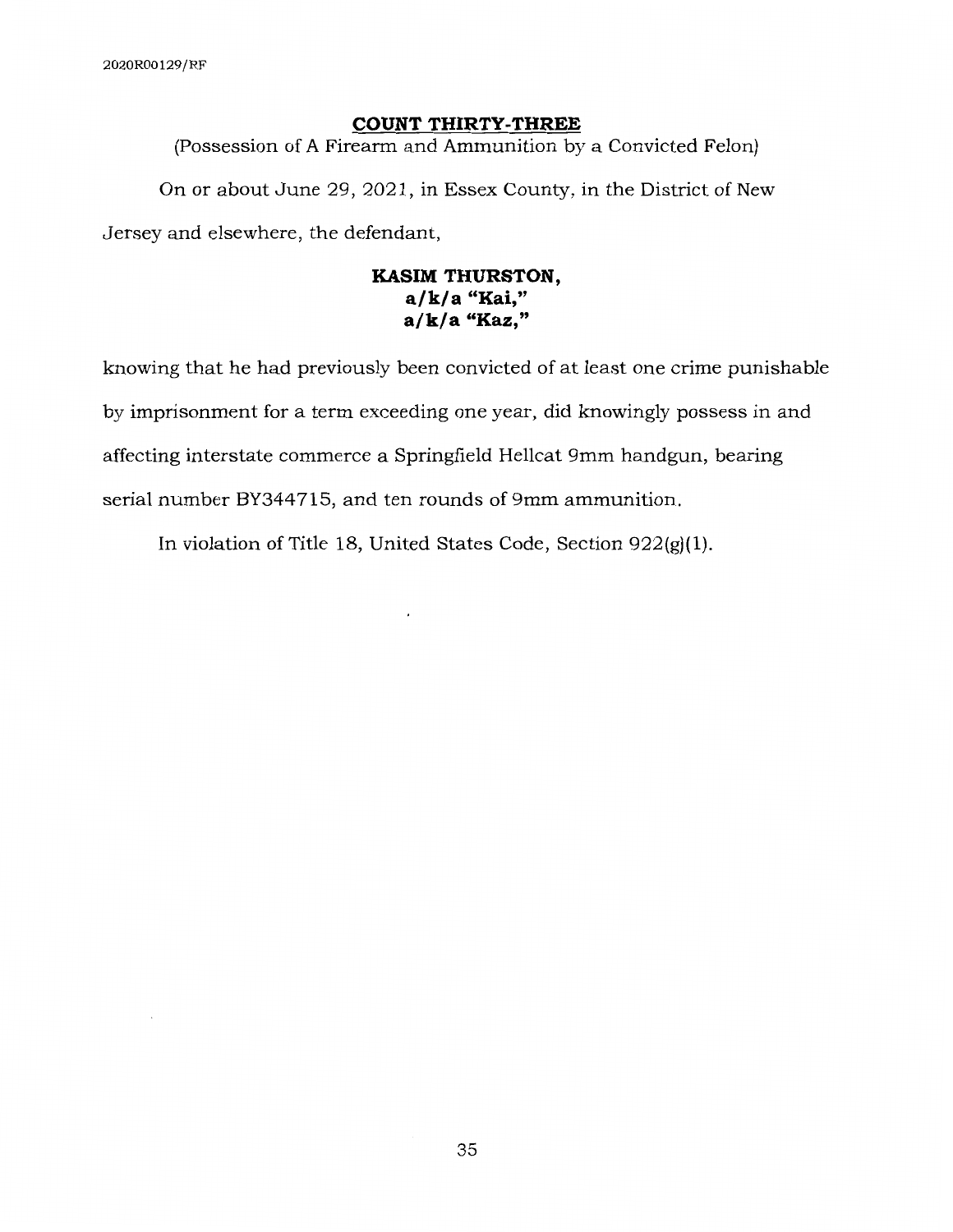### **COUNT THIRTY-FOUR**

(Distribution and Possession with Intent to Distribute Heroin and Fentanyl)

On or about June 29, 2021, in the District of New Jersey and elsewhere, the defendant,

# **THOMAS GIBSON, a/ k/ a "Tommy,"**

did knowingly and intentionally distribute and possess with intent to distribute a mixture and substance containing a detectable amount of heroin, a Schedule I controlled substance, and fentanyl, a Schedule II controlled substance.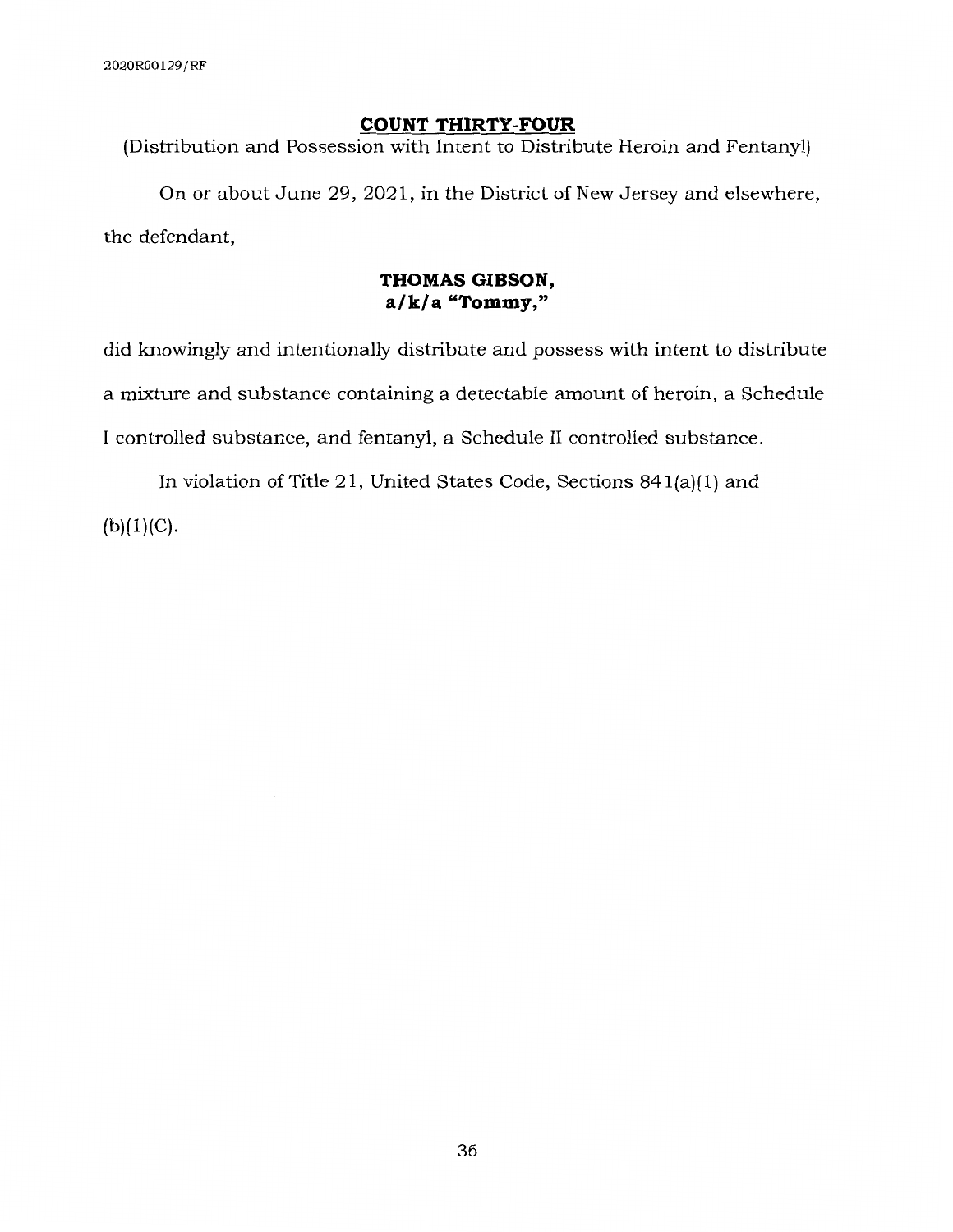## **FORFEITURE ALLEGATION ONE**

As a result of committing the firearms offenses in violation of 18 U.S.C. §§ 922(g)(l) and 924(c), as charged in Counts 17, 22, 23, 31, 32, and 33 of this Superseding Indictment, the defendants,

**KASIM THURSTON, a/k/a "Kai," a/k/a "Kaz," JAMAR HALL, a/k/a "Goo," and ANGEL KEARNEY, a/k/a "Jim," a/k/a "Dred,"** 

shall forfeit to the United States, pursuant to 18 U.S.C. § 924(d) and 28 U.S.C. § 2461(c), any firearms and ammunition involved in or used in the commission of such offenses, including, but not limited to:

- ( 1) nine rounds of .40 caliber ammunition;
- (2) one 9mm Taurus handgun, bearing serial number TC028853;
- (3) 17 rounds of 9mm ammunition;
- (4) one 9mm G2S model handgun, bearing serial number

TLS18910;

- (5) six rounds of 9mm ammunition;
- (6) one Springfield Hellcat 9mm handgun, bearing serial number

BY344715;and

(7) ten rounds of 9mm ammunition.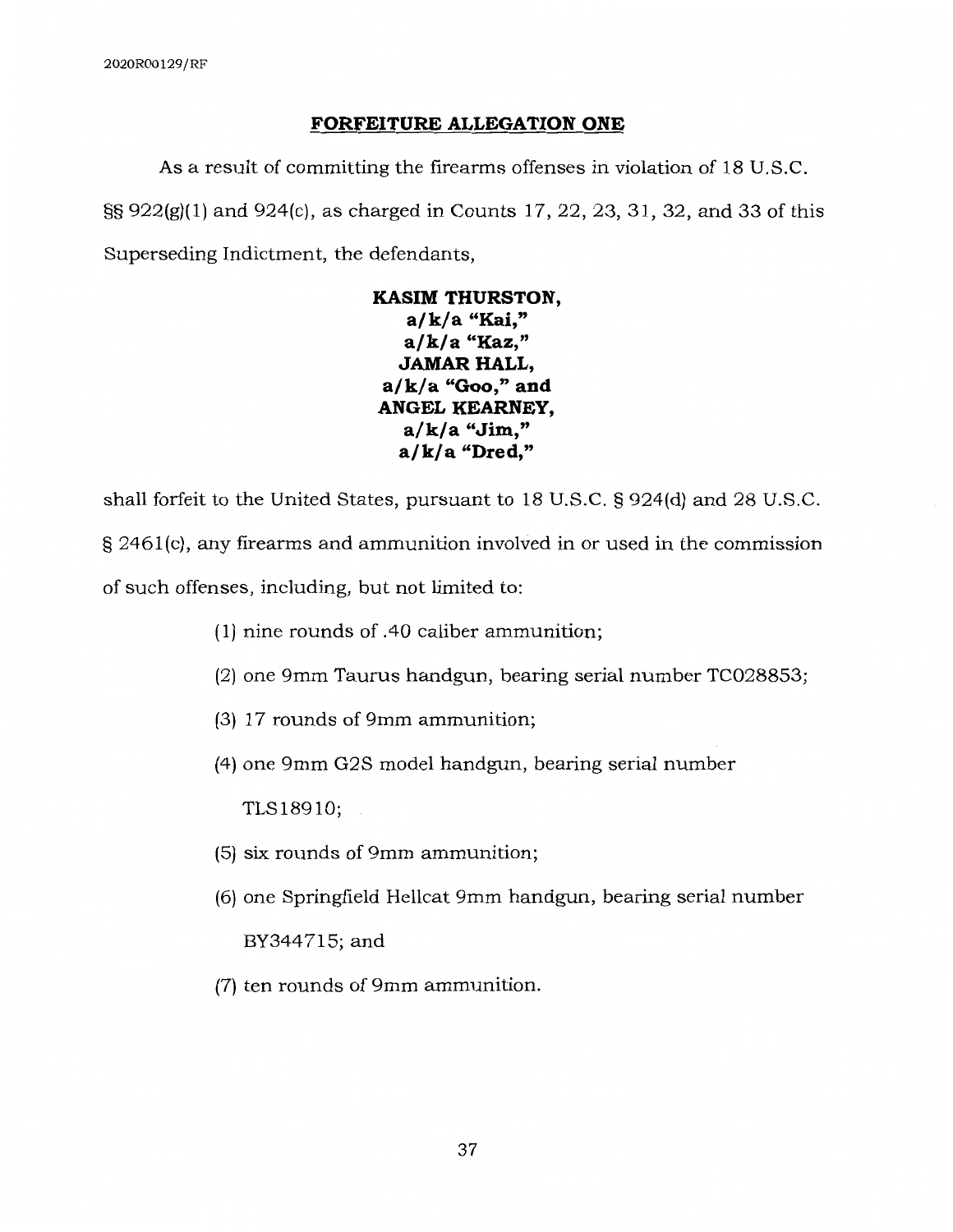### **FORFEITURE ALLEGATION TWO**

**As** a result of committing the controlled substance offenses in violation of 21 U.S.C.  $\S$ § 846, 841(a)(1) and (b)(1)(C), as charged in Counts 1 through 16, 18 through 21, 24 through 30, and 34 of this Superseding Indictment, the defendants,

> **ANGEL KEARNEY, a/k/a "Jim," a/k/a "Dred," THOMAS GIBSON, a/k/a "Tommy," AKIM GIBSON, a/k/a "Ching," JAMAR HALL, a/k/a "Goo" KEVIN HALL, KASIM THURSTON, a/k/a "KAI," a/k/a "KAZ," IBN THURSTON, a/k/a "Wheezy," a/k/a "Saheed," SHALAMAR McCALL a/ k/ a "Shaggy," and HAKIS MOSES, a/k/a "Hak,"**

shall forfeit to the United States any and all property constituting or derived from any proceeds the defendants obtained directly or indirectly as a result of violating 21 U.S.C.  $\S$ § 846, 841(a)(1) and (b)(1)(C), and any property used or intended to be used in any manner or part to commit and to facilitate the commission of the offenses alleged in this Superseding Indictment.